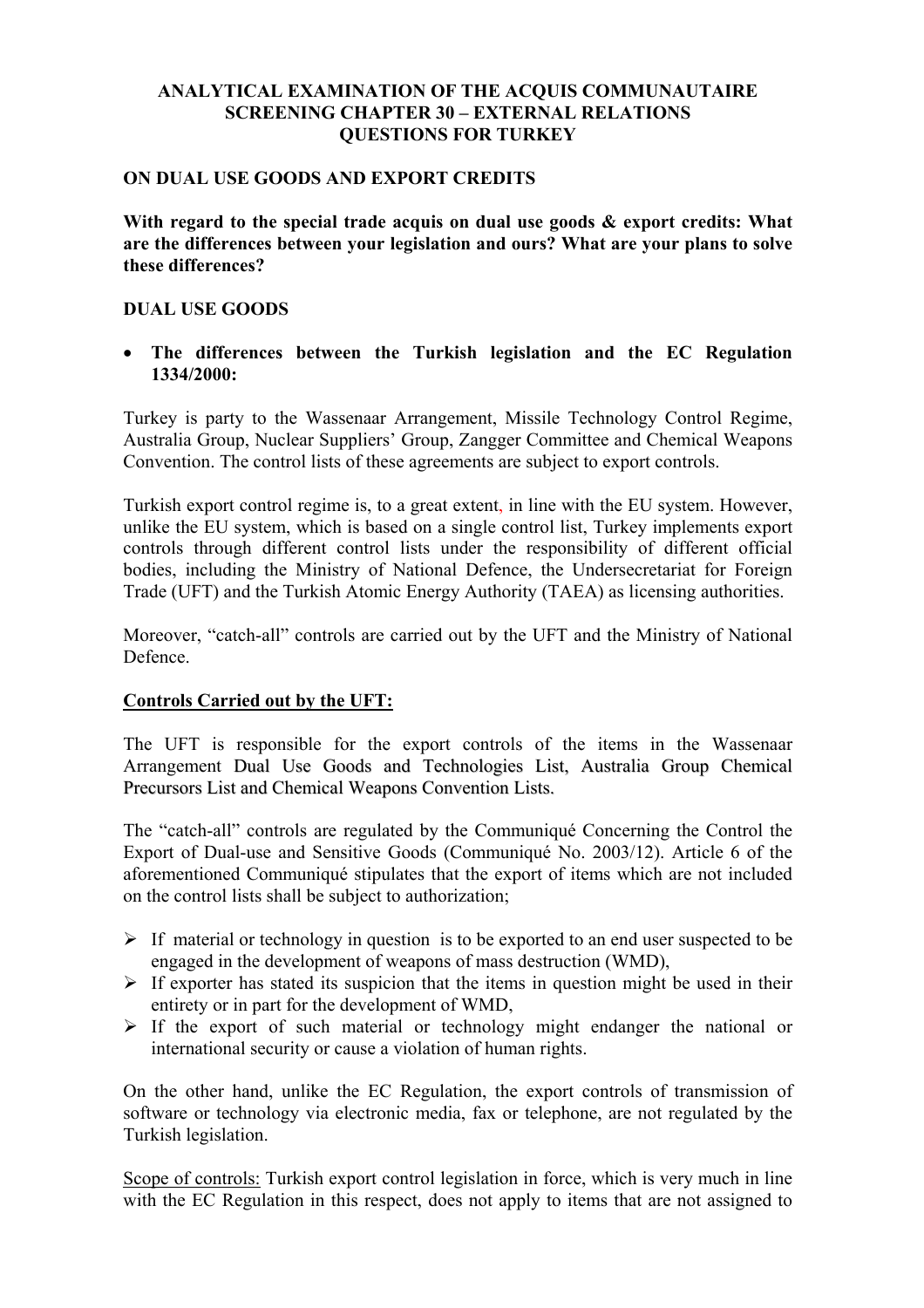customs-approved treatment. In other words, free zones and items subject to transit trade are not within the scope of export controls.

However, a recent Circular on the entry of the dual use items to the free zones stipulates that upon the request of the exporter country, the importer company located within one of the free zones shall apply to the UFT and undertake to bring the items in question to the free zone and not to divert those to another destination or to Turkey. The importer company can only bring those dual use items to the free zones located in Turkey if the UFT approves the transfer. The aforementioned Circular, which entered into force on 25.11.2005, brings about a form of control for the dual use items transferred into the free zones.

Licence types and licencing documents: Turkish legislation does not yet include a "Community general export authorisation", as set out in Annex II.

With regard to the licencing documents, the UFT does not issue a specific licence document, similar to the model set out in Annex IIIa. Rather, the exporter company is informed through an official document whether it is authorised to export the item in question.

# **Controls Carried out by the TAEA:**

TAEA is responsible authority for the export controls of nuclear and nuclear related dual use items covered in the lists of Nuclear Suppliers Group (NSG) and Zangger Committee (ZC). "The By-law on Permitting Exports of Materials, Equipment and Related Technology Used in Nuclear Field" (OG No. 23965, dated 15.02.2000) is setting up a national regime covering provisions on permissions required for the exports of nuclear materials, equipment and related technology used in nuclear field and dual-use nuclear related materials, equipment and technology included in the lists of NSG and ZC.

Turkish national regulation concerning nuclear and nuclear related dual use export control is being revised in accordance with the IAEA's (International Atomic Energy Agency) INFCIRC/254 Rev.8 Part I and Rev.7 Part II . Catch-all provision will also be be included.

Export of the items included in the lists are subjected to the issuance of Export Permission Certificate to be issued by the TAEA. In case the foregoing necessitates obtaining permissions and licenses from the other institutions, issuance of such permissions and licenses are subjected to precondition that Export Permission Certificate is issued by the TAEA.

Information and documents are examined by TAEA, Export Permission Certificate is approved by Presidency of TAEA following obtaining written consent of the Ministry of National Defence and Ministry of Foreign Affairs.

### **Controls Carried out by the Ministry of National Defence:**

 In accordance with Law No.5201 on the Control of Industrial Enterprises Producing War Materials, Arms, Ammunition and Explosive Materials, the Ministry of National Defence is the licensing authority for arms and ammunition.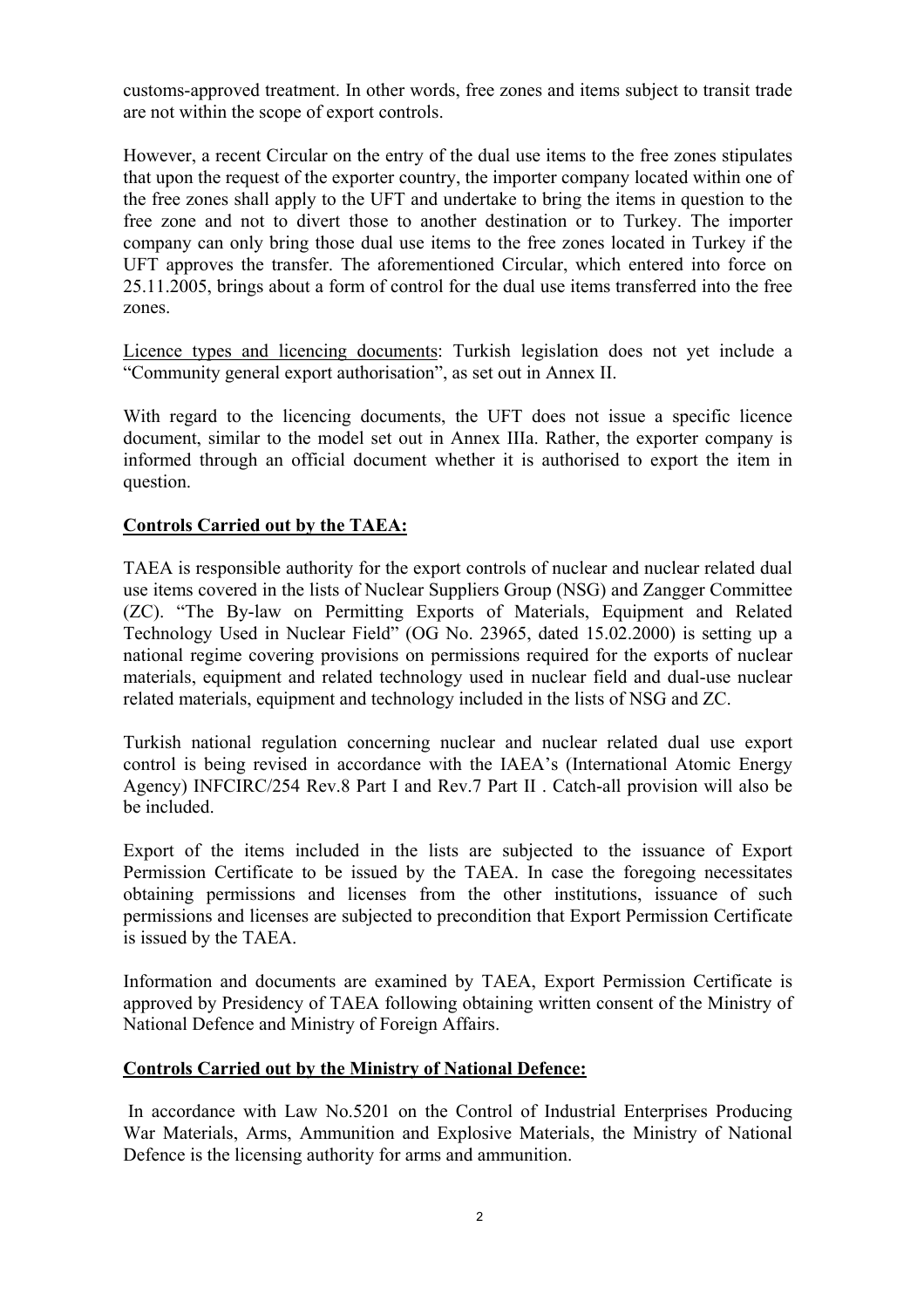As well as being an advisory authority on dual-use goods, in accordance with Article 7 of Law No: 5201, the Ministry of National Defence is also responsible for the export control of arms and ammunition including their spare parts as well as explosives.

"Even if not included in the annual control lists, the export of weapons of mass destruction consisting of nuclear, biological and chemical weapons designed for the mass destruction of living beings as well as export of materials and technology which are suspected to be used in the development of their means of delivery, are subject to the authorisation of the Ministry of National Defence if:

a) it is suspected that the material or technology in question is used to develop weapons of mass destruction and their means of delivery, and be exported to an end user,

b) the exporter has stated its suspicion that the items in question might be used in their entirety or in part, for the development of weapons of mass destruction and their means of delivery,

c) the export of such material or technology might endanger national or international security and cause a violation of human rights."

# **Ongoing Works**

In 2006, a study has been initiated by the UFT with the participation of the Ministry of Foreign Affairs, the Ministry of National Defence, the Turkish Atomic Energy Authority and the Undersecretariat of Customs, in order to achieve full alignment of the Turkish system with that of the EU.

A working committee has been established. The committee is scrutinizing the EC acquis and examining best practices on dual use export controls in some Member States to identify incompatibilities.

In accordance with the findings of the aforementioned committee, the existing legislation will be reformed or if deemed necessary a new piece of legislation will be prepared.

### • **The degree of alignment of Turkey with regard to the list issued in the Council Regulation 394/2006**

As stated above, unlike the EU system, Turkey implements export controls through different control lists under the responsibility of different official bodies, including the Ministry of National Defence, the Undersecretariat for Foreign Trade (UFT) and the Turkish Atomic Energy Authority (TAEA) as licensing authorities.

# **EXPORT CREDITS:**

With regard to the Council Directive 98/29/EC dated May 7, 1998 and Council Directive 84/568/EEC dated November 27, 1984:

In line with the 1st paragraph of Article 12 of the ACD No. 1/95, which requires the transposition of the "Council Decision 93/112/EEC on Officially Supported Export Credits", the Export Communiqué No. 96/12 was put into force on 23 January 1996 (OG No. 22532, dated 23.1.1996).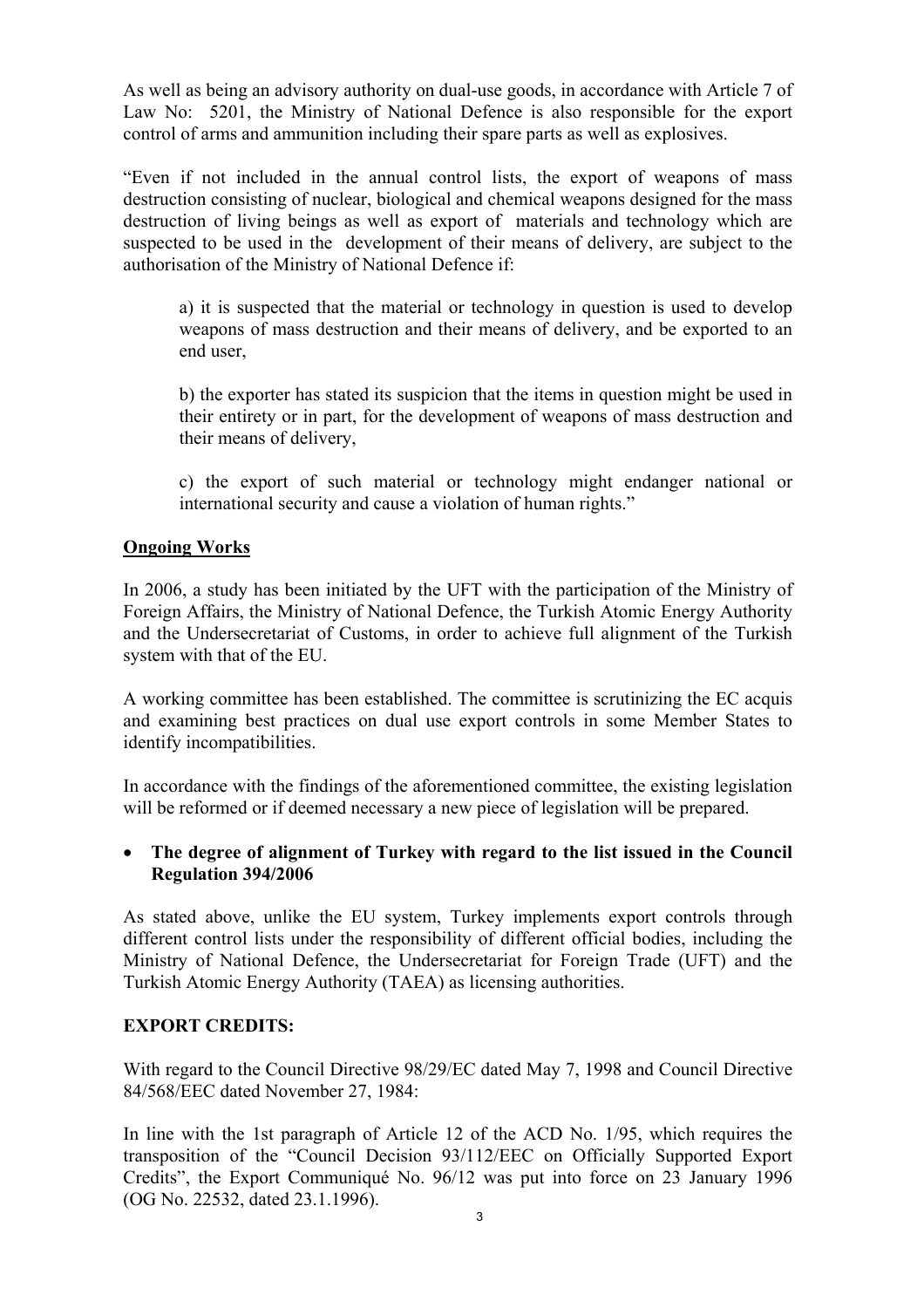Although Turkey is not a participant to the "OECD Arrangement on Officially Supported Export Credits", Turk Eximbank, as being the sole official export credit agency of Turkey, has been considering the provisions of the OECD Arrangement in its operations.

There is no specific national legislation with regard to the provisions of the "M/L-T Directive (Council Directive 98/29/EC). Nevertheless, guidelines for the implementation of all the credit, insurance and guarantee programs, risks to be taken along with country limits are determined in the Annual Programs of Turk Eximbank which are approved by the "Supreme Advisory and Credit Guidance Committee" in accordance with the Law No. 3332 on Establishment of Turk Eximbank. The Committee consists of the highestlevel bureaucrats in charge of foreign trade policies.

It is considered that both the definitions and operations under Turk Eximbank's M/L-T insurance programs are in compliance with the provisions of the M/L-T Directive. The "Specific Export Credit Insurance Policy", by all means, overlaps the provisions of the Directive while the other two policies, namely the "Specific Export Credit Insurance" Post-Shipment Comprehensive Risk Policy" and the "Specific Export Credit Insurance Post-Shipment Political Risk Policy" are more restricted with respect to the "risk scope".

As far as the "Directive on Reciprocal Obligations of Joint Insurance Facilities of Export Credit Insurance Organizations" (Council Directive No. 84/568/EEC) is concerned, there is no specific national legislation except for the Annual Program of Turk Eximbank authorizing the Bank to conclude joint-insurance and cooperation agreements with other Export Credit Agencies and IFI's and to implement the existing agreements. The Bank has concluded "Joint Insurance Agreements" with Hermes, COFACE and ONDD in the previous years, however, there has been no third-country joint-insurance transaction realized, up to now.

Turk Eximbank is undergoing a reorganization process by amending Law No. 3332, in order to facilitate its operation. During this process, relevant EU legislation and practices will be taken into account for further harmonization.

### **DEVELOPMENT POLICY**

**In December 2005 the Council, the Parliament and the Commission endorsed the "European Consensus on Development", the new EU development policy statement. Member States agreed to this common vision not only insofar as Community development cooperation is concerned, but also in their capacity as bilateral donors.** 

- **Is your country familiar with this policy?**
- **If not, what steps will you take to integrate it in your own development cooperation framework?**
- **If yes, how will you ensure that its provisions are put into effect in implementing your bilateral programmes?"**

As being the principal document which lumps together the every aspect of EU development policy, the European Consensus on Development can be evaluated as a guideline for the candidate countries. In this regard, Turkey is aware of the importance of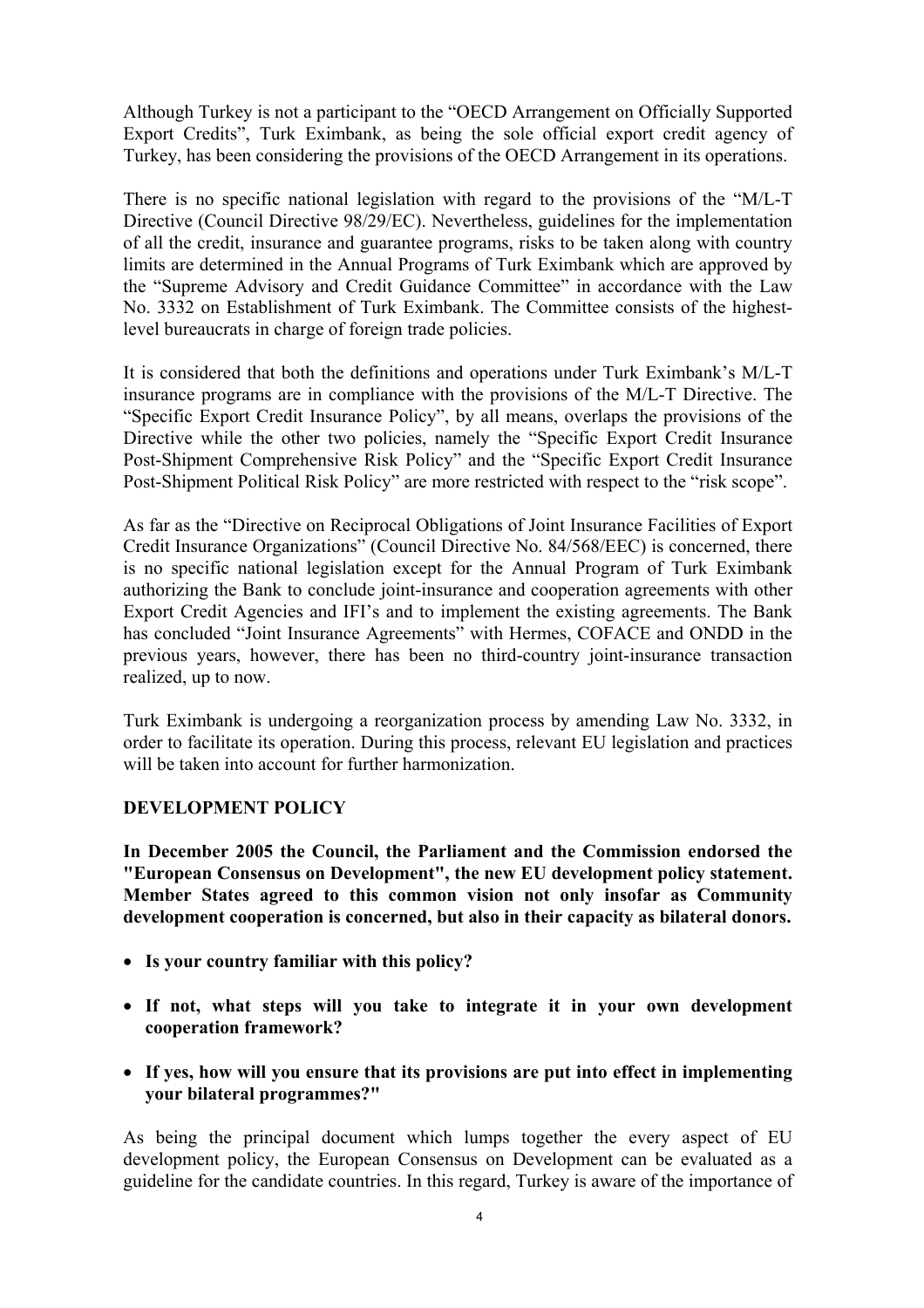the principles set forth in this document, and by taking most of the principles of this document into account; Turkey is already on the way to align her development policy with the European Union. To illustrate, Turkey is a member of the OECD, and has been a party to the "Paris Declaration on Aid Effectiveness". By responding to the needs of the partner countries, Turkish ODA is mainly demand-driven, which leads the projects to be owned by the partner countries as well. Activities are mainly aimed at building necessary administrative and social structures in partner countries. Turkey was also declared an "emerging donor" in G-8 Meeting, which was held in Moscow on 6–7 April 2006.

**In 2002 many countries took financial commitments during the Monterrey Conference on financing in order to support the developing countries and to achieve the Millennium Development Goals (MDGs). New financial commitments were made in September last year during the UN Summit in New York aiming at attaining O.7% ODA in 2015. The EU Member States have been a driving force for scaling up financial resources in favour of developing countries.** 

• **To what extent will your country be ready to share these political commitments in view of accession?** 

Turkey is committed to fulfill its obligations towards the international community for financing the implementation of the MDGs. Thus there has been a substantial increase in foreign aid in the last few years. Turkish ODA, which was USD 66 m. in 2003, has increased dramatically to USD 339 million in 2004, and USD 601 million in 2005 respectively. The total official development assistance of Turkey, including private sector contributions exceeded the threshold of USD 1 billion the same year.

Turkey's ODA/GNI ratio was 0,12 % in 2004, which increased to 0,17 % in 2005. The ratio that has been reached by Turkey in 2005 is the medium target set by the EU to be reached by the new members by 2010. By the time of accession, Turkish ODA/GNI will be much higher due to the contribution of Turkey to the EC development budget, and Turkey will easily align with such political commitments, which are already done in line with the OECD. The upward trend of the ODA is expected to be maintained, subject to sustained economic development and stability in the country.

### • **Are there specific NGOs in your country dealing with humanitarian aid and development cooperation projects in developing countries?**

Regarding the NGOs dealing with humanitarian assistance, Deniz Feneri Association, The Foundation for Human Rights and Freedoms and Humanitarian Relief (IHH), The Humanitarian Aid Foundation, Istanbul International Brotherhood and Solidarity Association (IBS), Kimse Yok Mu Association are among the most prominent examples of these.

Turkish NGOs have been very actively involved in natural disasters, such as taking part in rehabilitation projects after the earthquake and tsunami disasters in Pakistan and Southeast Asia, respectively. Furthermore, some Turkish NGOs and charity organizations carry out fund-raising activities for the victims, as in the cases of Palestine, Afghanistan, and Iraq. Some NGOs are presently very active in delivering humanitarian aid to Lebanon. Moreover, those NGOs also closely cooperate with state institutions in order to deliver more efficient and rapid aid for emergency situations. Turkish NGOs also participate in aid efforts in neighbouring countries and in African countries.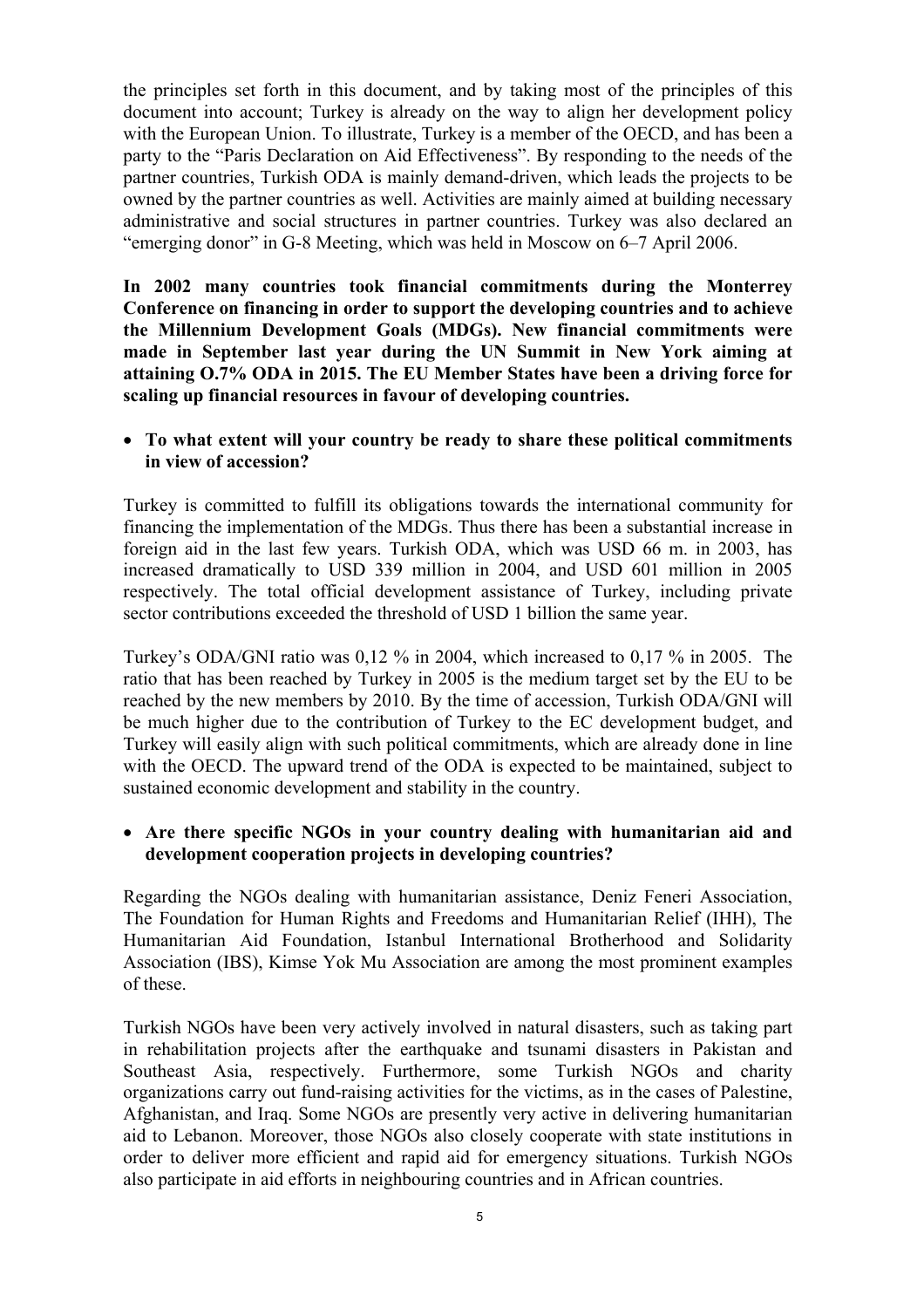Besides these NGOs, The Turkish Red Crescent Society (TRCS) is also actively taking part in humanitarian aid. TRCS is an integral and important part of disaster management and humanitarian aid structure in Turkey. It is active in the areas of disaster preparedness and response, blood-transfusion services, HIV/AIDS, and first-aid training. It has assumed leading role in the aftermath of major disasters that have occurred in 2004 and 2005, namely the the tsunami in Southeast Asia and earthquake in Pakistan and provided huge amounts of assistance to these disaster-stricken areas. It has been also conducting comprehensive humanitarian assistance operations in various parts of the world such as Lebanon, Sudan and Palestine.

# **Turkey is an observer in the OECD/DAC. What is your position in terms of the main DAC guidelines, the Paris declaration on aid effectiveness, untying of aid and the ODA definition?**

Turkey is an active observer in the OECD/DAC. Its development assistance activities have considerably increased in the last years. Turkey has been assisting the countries that emerged after the dissolution of the Soviet Union, and Ex-Yugoslavia and opened recently to Africa and Middle East. Hence, Turkey can now boast of having a fully fledged development agency (TIKA- Turkish International Cooperation and Development Agency) comprising more than 200 personnel with 18 Program Coordination Offices currently covering the Balkans, Caucasus and Central Asia, Middle East and Africa. Turkey has been transferring her expertise and experience to all these countries to the most possible extent.

Concerning its development assistance, Turkey mainly provides grants rather than loans regardless of any political and economic considerations. There is no obligation for the partner countries regarding the aid that they receive from Turkey as grants.

Turkey has been reporting its development assistance statistics to the DAC based on the ODA definition and its ODA figures for 2005 have surpassed 600 million US Dollars. Turkey's ODA figures have been showing an upward trend.

In line with the reform being carried out by TIKA, cooperation with the OECD/DAC is steadily increasing. With the aim of joining the DAC in the medium term, Turkey is in the process of learning, adopting and applying DAC's guidelines in its development assistance program.

In this regard, Turkey has been in active dialogue with non-DAC OECD member countries (Inreach Group – there are 8 non-DAC OECD member countries, namely Czech Republic, Hungary, Iceland, Korea, Mexico, Poland, Slovak Republic and Turkey) on how to promote aid effectiveness. To serve this purpose, in cooperation with OECD/DAC Secretariat, - TIKA will host "Structured Dialogue" in early October 2006 in Istanbul to discuss with DAC members on how the Inreach countries can apply more effectively the Paris Declaration on aid effectiveness and the main issues concerning the untying of aid and ODA definition.

Among other things, untying of aid is one of the key components of Turkey's overall development cooperation activities. The legal framework that governs the procurement of goods and services within the context of Turkish ODA does not contain any rules of origin or minimum national content rules that can hamper untying efforts (The Decree of the Council of Ministers No. 2004/8030). Even though the majority of its activities fall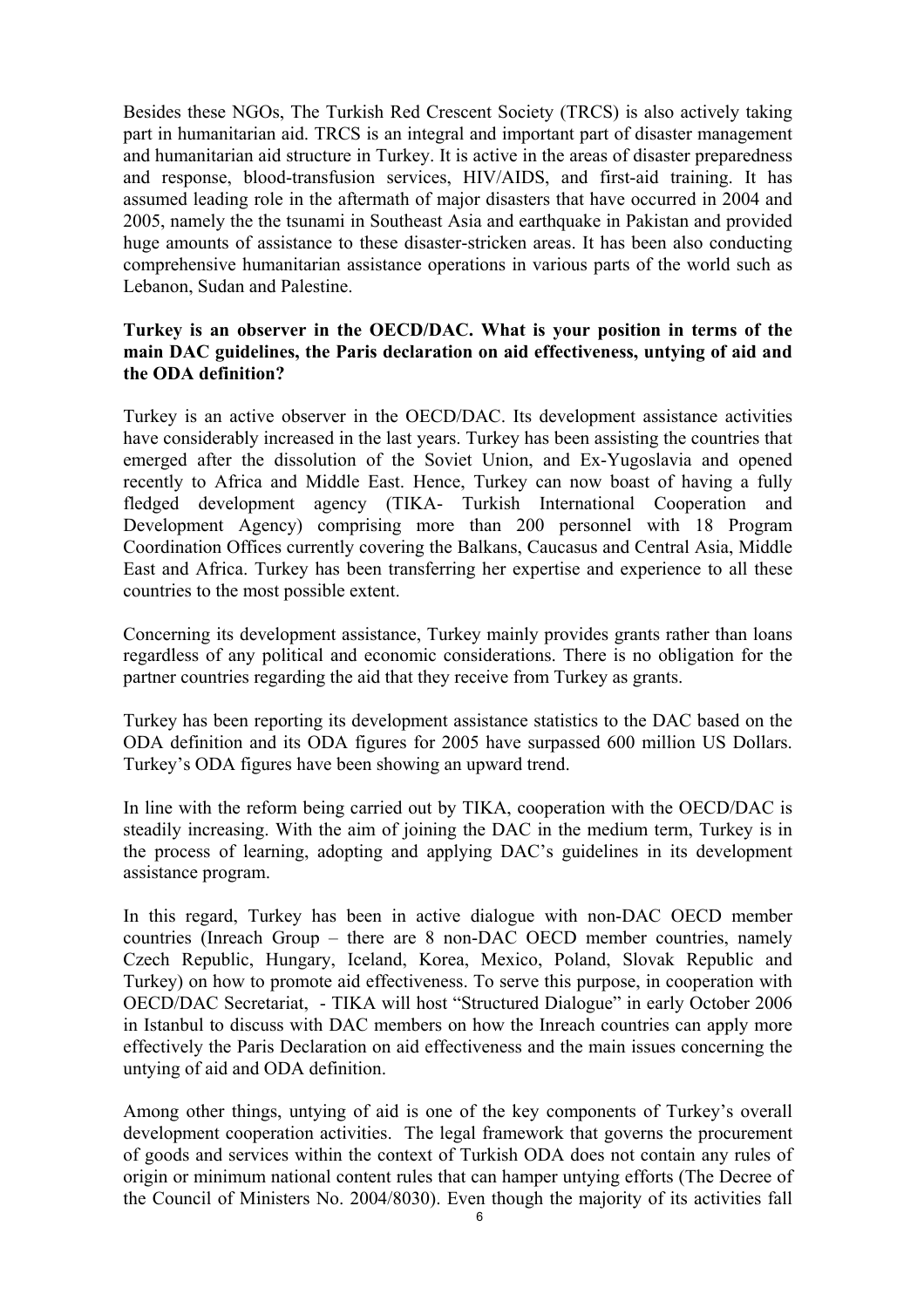into the category of free-standing technical cooperation which has been excluded from the coverage of "DAC Recommendation on Untying Official Development Assistance to the Least Developed Countries (LDCs)", TIKA is practicing a general untied aid policy not only in LDCs but also in other partner countries which are not covered by this Recommendation.

## **What is your position as far as the 'outreach strategy' set up by the DAC is concerned, particularly as to the EU non-OECD Member States and the so-called BRICs (Brasilia, Russia, India, and China)?**

"Turkey generally supports the framework set out in the DAC outreach strategy document" DCD/DAC(2006)31/REV1" approved by the DAC on 28 June 2006.

DAC members and the Inreach group agreed that more had to be done to increase cooperation with major donor countries and groups, especially the BRICs, the EU Commission and the Gulf Countries.

In line with the DAC outreach strategy as approved by DAC, Turkey feels that it will be very useful to cooperate directly with the BRICs and to increase the already existing cooperation of the EU Commission with the Secretariat.

Finally, it is also worth noting that outreach, inclusion of the non-OECD Member countries within the Organization's activities should be dealt with under the OECD Council Resolution C(2006)78 and that any application demanding participation in the OECD works should be assessed and decided on an individual basis and by consensus.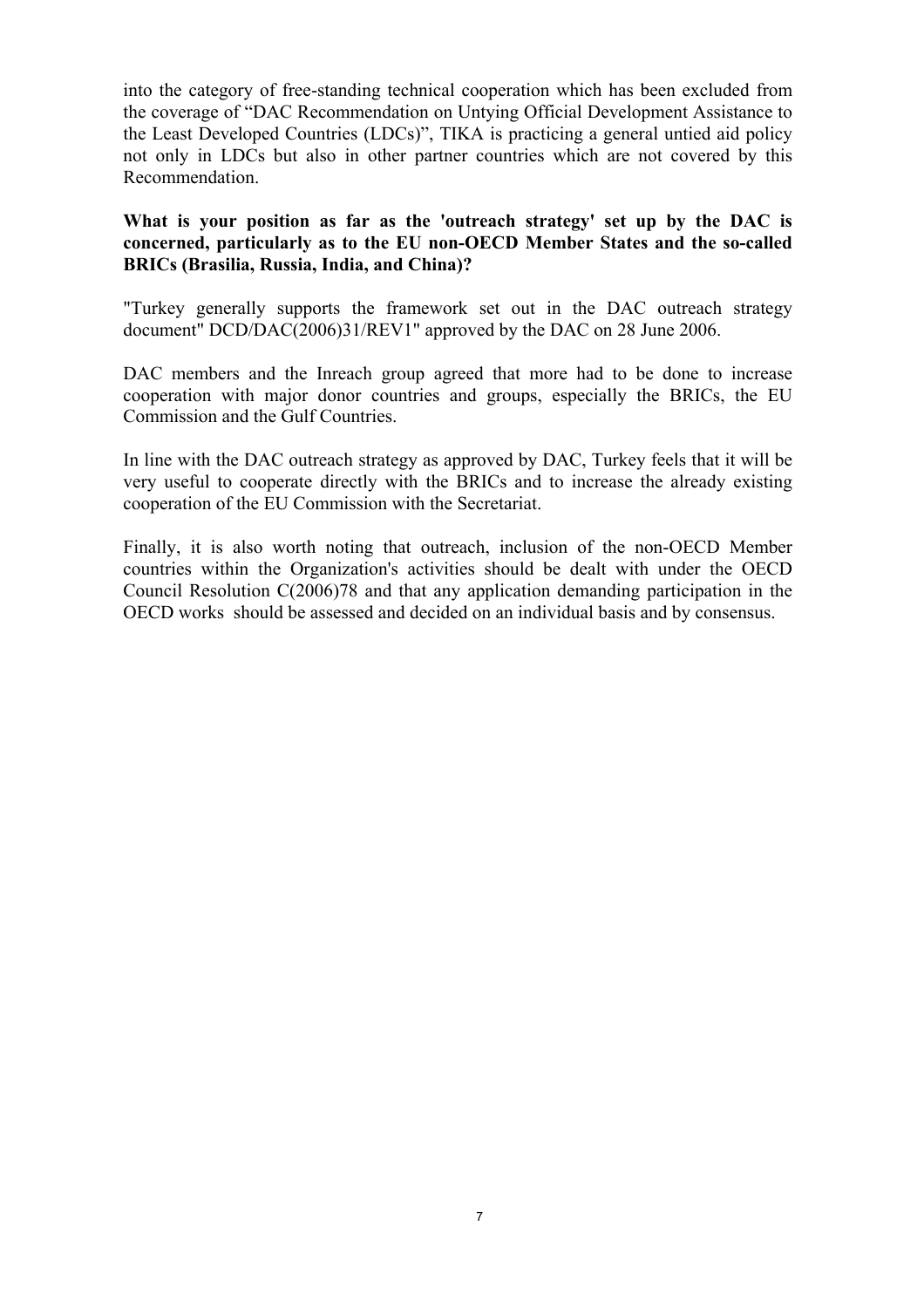## **COMMERCIAL AND ECONOMIC COOPERATION AGREEMENTS CONCLUDED BY TURKEY**

#### A: Already Denounced

#### B: Going To Be Denounced

C: Not to be denounced and not amended (text to be submitted)

D: Not to be denounced but amended

| <b>AGREEMENT</b>                                                                                 | <b>COUNTRY</b> | <b>REMARK</b> | Play         | State of Additional<br>Comments |
|--------------------------------------------------------------------------------------------------|----------------|---------------|--------------|---------------------------------|
| <b>Trade Agreement</b>                                                                           | Algeria        |               | C            |                                 |
| <b>Trade Agreement</b>                                                                           | <b>Morocco</b> |               | C            |                                 |
| Economic Cooperation and Trade Agreement Libya                                                   |                |               | C            |                                 |
| <b>Trade Agreement</b>                                                                           | Libya          |               | C            |                                 |
| <b>Trade Agreement</b>                                                                           | Zaire          |               | Α            |                                 |
| <b>Trade Agreement</b>                                                                           | Nigeria        |               | C            |                                 |
| <b>Trade Agreement</b>                                                                           | Sudan          |               | C            |                                 |
| <b>Commercial Cooperation Agreement</b>                                                          | Tanzania       | Not in force  | $\mathsf{C}$ |                                 |
| <b>Scientific</b><br>Economic<br>and<br><b>Technical</b> Algeria<br><b>Cooperation Agreement</b> |                |               | C            |                                 |
| TechnicalMorocco<br>Economic<br><b>Scientific</b><br>and<br><b>Cooperation Agreement</b>         |                |               | C            |                                 |
| Economic<br><b>Scientific</b><br><b>Technical</b> Gambia<br>and<br><b>Cooperation Agreement</b>  |                |               | C            |                                 |
| Scientific<br><b>Technical</b><br>CooperationLibya<br>and<br>Agreement                           |                |               | C            |                                 |
| <b>Scientific</b><br>Economic<br>and<br><b>Technical</b> Nigeria<br><b>Cooperation Agreement</b> |                |               | C            |                                 |
| <b>Technical</b> Sudan<br><b>Scientific</b><br>Economic<br>and<br><b>Cooperation Agreement</b>   |                |               | $\mathsf{C}$ |                                 |
| Economic<br>Scientific<br>and<br>Technical Zaire<br>Cooperation Agreement                        |                |               | A            |                                 |
| <b>Technical</b><br>Cooperation Egypt<br>Economic<br>and<br>Agreement                            |                |               | $\mathsf{C}$ |                                 |
| Scientific<br><b>Technical</b><br>Cooperation Tunisia<br>and<br>Agreement                        |                |               | C            |                                 |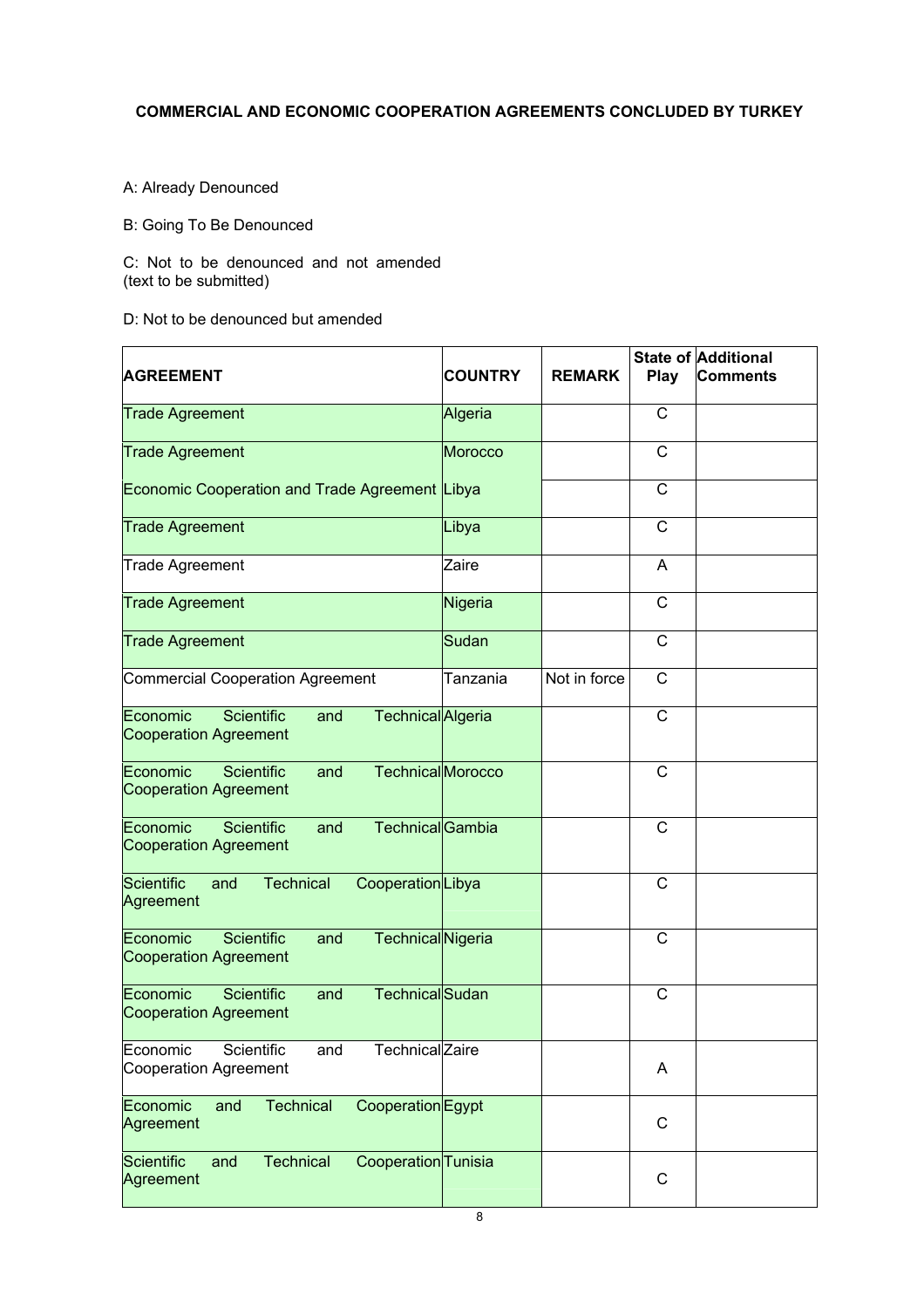| <b>AGREEMENT</b>                                                                         |                  |          |                            | <b>COUNTRY</b>                | <b>REMARK</b> | Play | State of Additional<br><b>Comments</b> |
|------------------------------------------------------------------------------------------|------------------|----------|----------------------------|-------------------------------|---------------|------|----------------------------------------|
| Economic<br><b>Cooperation Agreement</b>                                                 | <b>Technical</b> | and      | <b>Commercial</b> Cameroon |                               |               | С    |                                        |
| Economic<br><b>Cooperation Agreement</b>                                                 | Technical        | and      | Commercial Ivory Coast     |                               | Not in force  | С    |                                        |
| Commercial<br><b>Cooperation Agreement</b>                                               | Economic         | and      |                            | <b>Technical</b> Sierra Leone |               | С    |                                        |
| Commercial<br><b>Cooperation Agreement</b>                                               | Economic         | and      | Technical Djibouti         |                               |               | C    |                                        |
| Commercial<br><b>Cooperation Agreement</b>                                               | Economic         | and      | Technical Tunisia          |                               |               | A    |                                        |
| Commercial<br><b>Cooperation Agreement</b>                                               | Economic         | and      | <b>Technical</b> Senegal   |                               |               | С    |                                        |
| Commercial<br><b>Cooperation Agreement</b>                                               | Economic         | and      | Technical Ethiopia         |                               |               | C    |                                        |
| Commercial<br><b>Cooperation Agreement</b>                                               | Economic         | and      | Technical Guinea           |                               |               | C    |                                        |
| Commercial<br><b>Cooperation Agreement</b>                                               | Economic         | and      | <b>Technical</b> Ghana     |                               |               | C    |                                        |
| Commercial<br><b>Cooperation Agreement</b>                                               | Economic         | and      | <b>Technical</b> Eritrea   |                               |               | C    |                                        |
| Commercial<br><b>Cooperation Agreement</b>                                               | Economic         | and      | <b>Technical</b> Chad      |                               |               | C    |                                        |
| Commercial<br><b>Cooperation Agreement</b>                                               | Economic         | and      | <b>Technical</b> Mali      |                               |               | C    |                                        |
| Commercial<br><b>Cooperation Agreement</b>                                               | Economic         | and      | TechnicalUganda            |                               | Not in force  | C    |                                        |
| Commercial<br><b>Cooperation Agreement</b>                                               | Economic         | and      | TechnicalRep.              | Of<br>Congo                   | Not in force  | C    |                                        |
| General Commercial Economic Cultural and Gabon<br><b>Technical Cooperation Agreement</b> |                  |          |                            |                               | Not in force  | C    |                                        |
| Commercial<br>Agreement                                                                  | and              | Economic | Cooperation Kenya          |                               | Not in force  | C    |                                        |
| Commercial<br>Agreement                                                                  | and              | Economic | Cooperation Rep.           | Of<br>South Africa            | Not in force  | C    |                                        |
| Commercial<br><b>Cooperation Agreement</b>                                               | Economic         | and      | <b>Technical</b> Moritania |                               | Not in force  | C    |                                        |
| Commercial<br><b>Cooperation Agreement</b>                                               | Economic         | and      |                            | Technical Madagascar          | Not in force  | С    |                                        |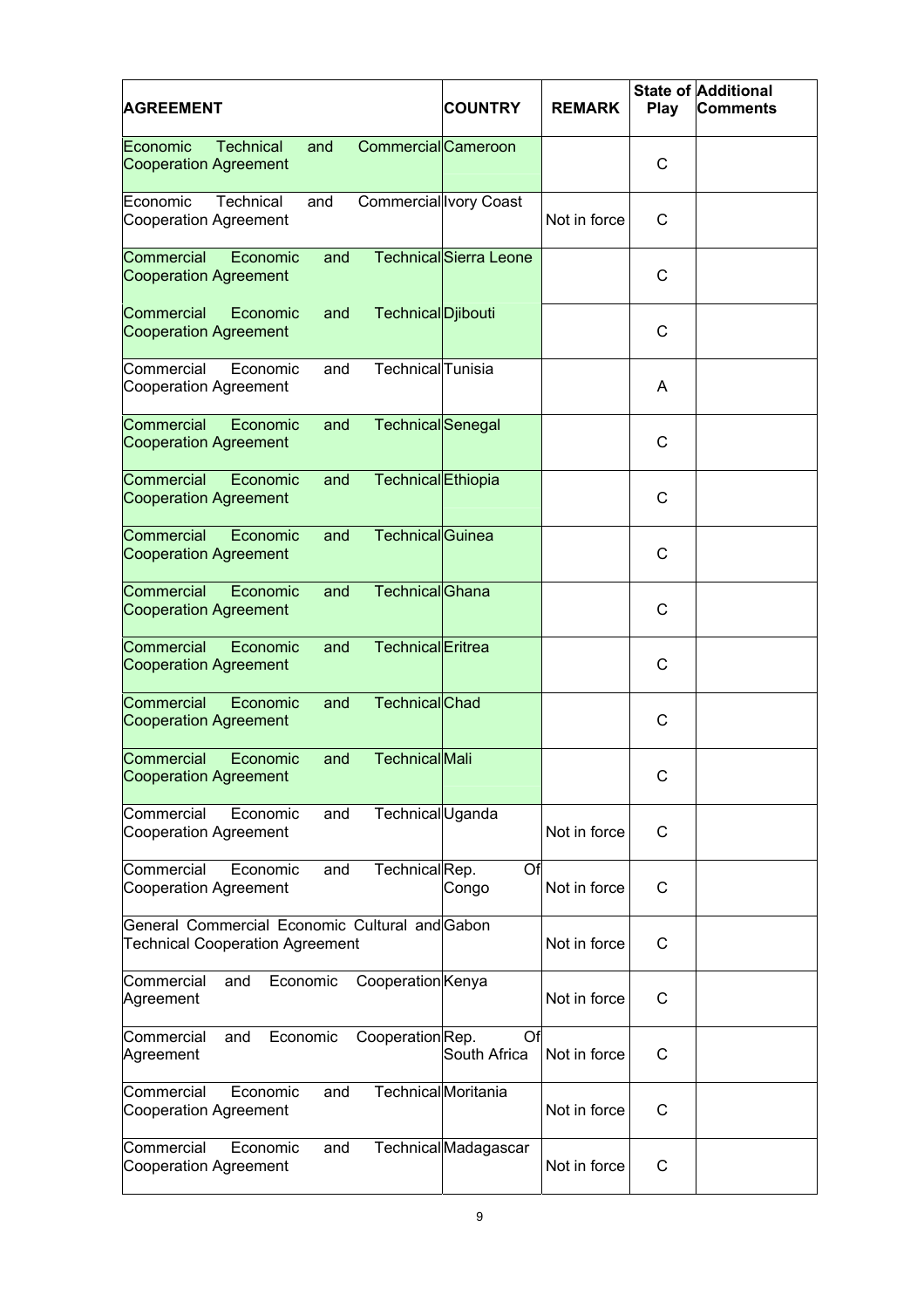| <b>AGREEMENT</b>                                                                          | <b>COUNTRY</b>          | <b>REMARK</b> | Play         | State of Additional<br><b>Comments</b> |
|-------------------------------------------------------------------------------------------|-------------------------|---------------|--------------|----------------------------------------|
| <b>Trade And Investment Framework Agreement</b>                                           | <b>USA</b>              |               | С            |                                        |
| <b>Economic Cooperation Agreement</b>                                                     | <b>USA</b>              |               | C            |                                        |
| <b>Trade And Economic Cooperation Agreement</b>                                           | <b>Mexico</b>           |               | C            |                                        |
| <b>Trade And Economic Cooperation Agreement</b>                                           | Jamaica                 |               | $\mathsf{C}$ |                                        |
| <b>Trade And Economic Cooperation Agreement</b>                                           | Guyana                  |               | C            |                                        |
| Trade, Economic And Industrial<br>Cooperation<br>Agreement                                | Cuba                    |               | C            |                                        |
| <b>Trade Cooperation Agreement</b>                                                        | Colombia                |               | С            |                                        |
| Economic<br>Trade,<br>Scientific<br>Technical<br>And<br>Cooperation Agreement             | Chile                   |               | C            |                                        |
| Memorandum of Understanding On High Level<br><b>Commercial And Economic Consultations</b> | Canada                  |               | C            |                                        |
| Economic And<br>Industrial<br>Trade,<br>Cooperation<br>Agreement                          | <b>Brazil</b>           |               | C            |                                        |
| <b>Trade And Economic Cooperation Agreement</b>                                           | Argentina               |               | $\mathsf{C}$ |                                        |
| Economic<br>Industrial<br><b>Technical</b> Bahrain<br>and<br><b>Cooperation Agreement</b> |                         |               | C            |                                        |
| <b>Technical</b><br>Cooperation United<br>Commercial<br>and<br>Agreement                  | Arab<br><b>Emirates</b> |               | C            |                                        |
| <b>Trade Agreement</b>                                                                    | Iraq                    |               | C            |                                        |
| Technical Iraq<br>Economic<br><b>Industrial</b><br>and<br><b>Cooperation Agreement</b>    |                         |               | C            |                                        |
| <b>Trade Agreement</b>                                                                    | Iran                    |               | C            |                                        |
| Technical Iran<br>lEconomic<br>Industrial<br>and<br><b>Cooperation Agreement</b>          |                         |               | C            |                                        |
| Commercial Economic Industrial Technicallsrael<br>and Scientific Cooperation Agreement    |                         |               | C            |                                        |
| <b>Technical</b><br>Cooperation Qatar<br>Economic<br>and<br>Agreement                     |                         |               | C            |                                        |
| <b>Trade Agreement</b>                                                                    | <b>Kuwait</b>           |               | C            |                                        |
| <b>Technical</b> Kuwait<br>Economic<br>Industrial<br>and<br><b>Cooperation Agreement</b>  |                         |               | C            |                                        |
| Commercial<br>Industrial<br><b>Technical</b><br><b>Scientific Cooperation Agreement</b>   | and Lebanon             |               | C            |                                        |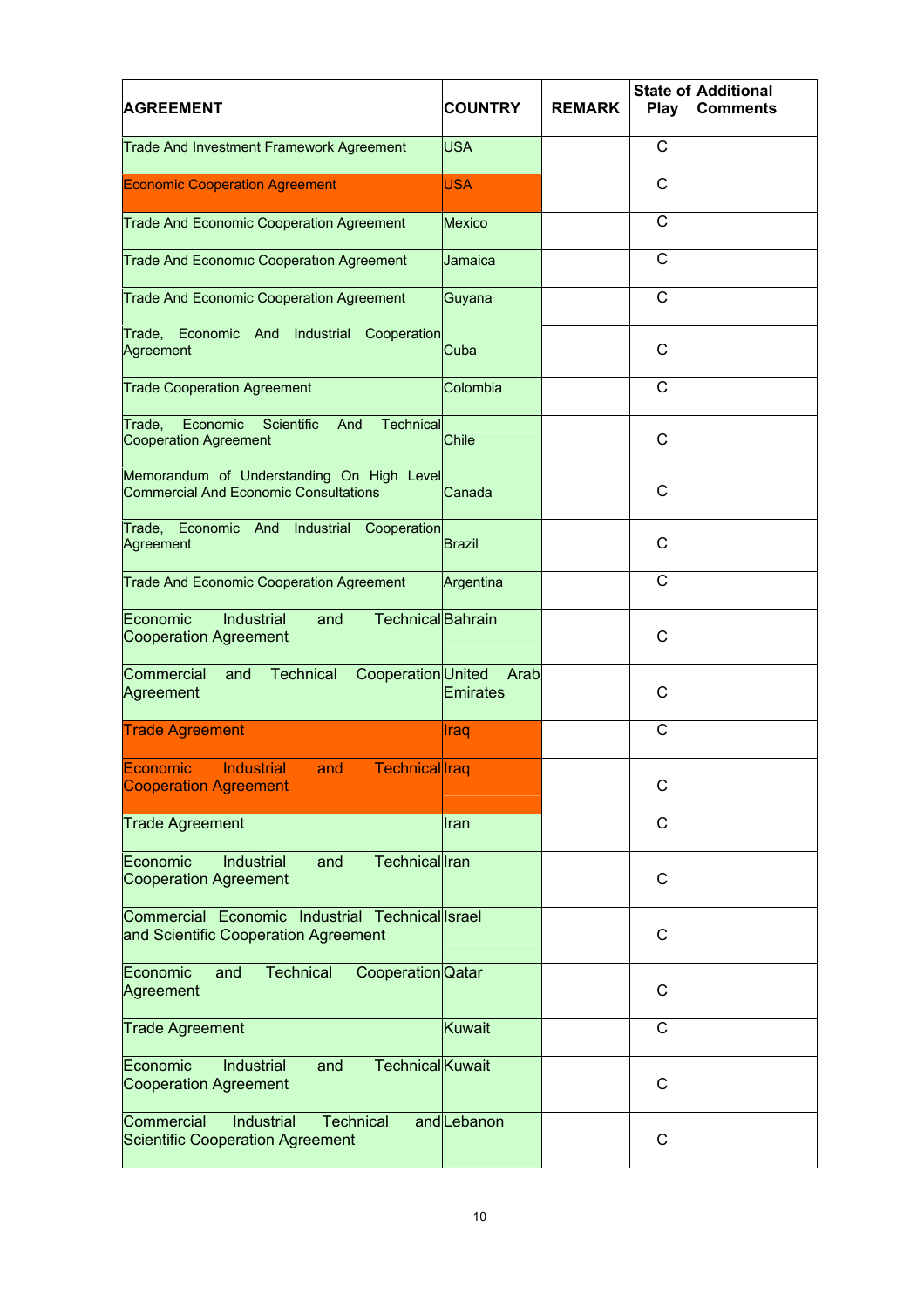| <b>AGREEMENT</b>                                                                         | <b>COUNTRY</b>           | <b>REMARK</b> | Play | <b>State of Additional</b><br><b>Comments</b> |
|------------------------------------------------------------------------------------------|--------------------------|---------------|------|-----------------------------------------------|
| Commercial<br>Economic<br>Technical<br>Scientific Cooperation Agreement                  | andOman                  |               | В    |                                               |
| Commercial<br>Economic<br><b>Technical</b><br>Scientific Cooperation Agreement (Rev.)    | andOman                  | Not in force  | С    |                                               |
| <b>Trade Agreement</b>                                                                   | Syria                    |               | С    |                                               |
| Long Term Economic Cooperation Agreement Syria                                           |                          |               | C    |                                               |
| <b>Trade Agreement</b>                                                                   | Saudi Arabia             |               | С    |                                               |
| Economic<br><b>Technical</b><br>and<br>Agreement                                         | Cooperation Saudi Arabia |               | C    |                                               |
| <b>Trade Agreement</b>                                                                   | Jordan                   |               | C    |                                               |
| Economic<br><b>Industrial</b><br>Technical Jordan<br>and<br><b>Cooperation Agreement</b> |                          |               | С    |                                               |
| Commercial<br>Technical Yemen<br>Economic<br>and<br><b>Cooperation Agreement</b>         |                          |               | C    |                                               |
| Economic<br>Commercial<br>Cooperation<br>and<br>Agreement                                | <b>Uzbekistan</b>        |               | C    |                                               |
| Economic<br>Commercial<br>Cooperation<br>and<br>Agreement                                | <b>Turkmenistan</b>      |               | C    |                                               |
| Economic<br>Commercial<br>and<br>Cooperation<br>Agreement                                | Azerbaijan               |               | C    |                                               |
| Economic<br>Commercial<br>and<br>Cooperation<br>Agreement                                | Kyrgyrzstan              |               | С    |                                               |
| Term<br>Economic<br>Long<br>Commercial<br>and<br><b>Cooperation Agreement</b>            | Kyrgyrzstan              |               | C    |                                               |
| Economic<br>Commercial<br>and<br>Cooperation<br>Agreement                                | Georgia                  |               | C    |                                               |
| Commercial<br>Economic<br>and<br>Cooperation<br>Agreement                                | <b>Kazakhstan</b>        |               | C    |                                               |
| Term<br>Economic<br>Commercial<br>and<br>Long<br><b>Cooperation Agreement</b>            | <b>Kazakhstan</b>        |               | C    |                                               |
| Economic<br>Commercial<br>Cooperation<br>and<br>Agreement                                | Tadjikistan              |               | C    |                                               |
| Commercial<br>Economic<br>Cooperation<br>and<br>Agreement                                | <b>Belarus</b>           |               | C    |                                               |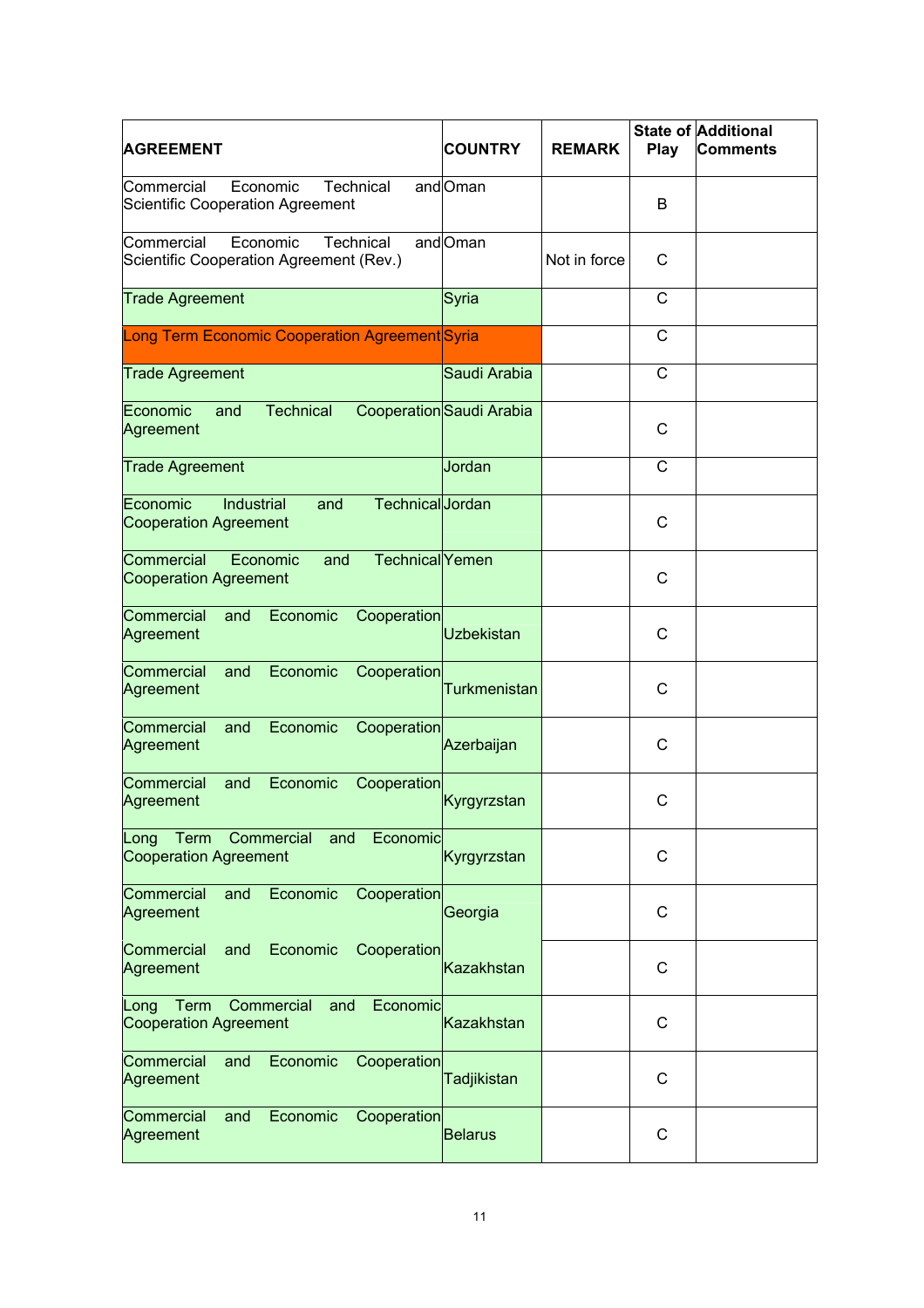| <b>AGREEMENT</b>                                                                        | <b>COUNTRY</b>        | <b>REMARK</b> | Play | <b>State of Additional</b><br> Comments |
|-----------------------------------------------------------------------------------------|-----------------------|---------------|------|-----------------------------------------|
| Commercial<br>Economic<br>CooperationRussian<br>and<br>Agreement                        | Federation            |               | С    |                                         |
| Commercial<br>Economic<br>Cooperation<br>and<br>Agreement                               | <b>Ukraine</b>        |               | C    |                                         |
| Economic<br>Commercial<br>Cooperation<br>and<br>Agreement                               | Moldova               |               | C    |                                         |
| <b>Trade and Payment Agreement</b>                                                      | Germany               |               | C    |                                         |
| <b>Technical Cooperation Agreement</b>                                                  | Germany               |               | C    |                                         |
| <b>Trade Agreement</b>                                                                  | Albania               |               | C    |                                         |
| Economic<br>Commercial<br>Industrial<br>and<br><b>Technical Cooperation Agreement</b>   | <b>Albania</b>        |               | С    |                                         |
| <b>Technical</b><br>Economic<br>and<br>Cooperation<br>Agreement                         | Austria               |               | C    |                                         |
| Economic<br>Industrial<br>Technological Belgium-<br>and<br><b>Cooperation Agreement</b> | Luxemburg             |               | C    |                                         |
| <b>Trade and Payment Agreement</b>                                                      | Belgium-<br>Luxemburg |               | C    |                                         |
| Commercial<br>Economic<br>Cooperation Bosnia-<br>and<br>Agreement                       | Herzegovina           |               | C    |                                         |
| Economic<br>Commercial<br>Industrial<br>and<br><b>Technical Cooperation Agreement</b>   | <b>Bulgaria</b>       |               | C    |                                         |
| Long Term Economic Technical Industrial and Czec<br>Scientific Coop. Agreement          | <b>Republic</b>       |               | C    |                                         |
| Economic Industrial Scientific and Technical<br><b>Cooperation Agreement</b>            | <b>Denmark</b>        |               | С    |                                         |
| <b>Residence Trade and Navigation Agreement</b>                                         | <b>Denmark</b>        |               | С    |                                         |
| Commercial<br>Economic<br>and<br>Cooperation<br>Agreement                               | Estonia               |               | С    |                                         |
| Industrial<br>Technological<br>Economic<br>and<br><b>Cooperation Agreement</b>          | Finland               |               | С    |                                         |
| <b>Trade Agreement</b>                                                                  | Finland               |               | С    |                                         |
| <b>Trade and Payment Agreement</b>                                                      | France                |               | C    |                                         |
| Commercial<br>Economic<br>and<br>Cooperation<br>Agreement                               | Croatia               |               | С    |                                         |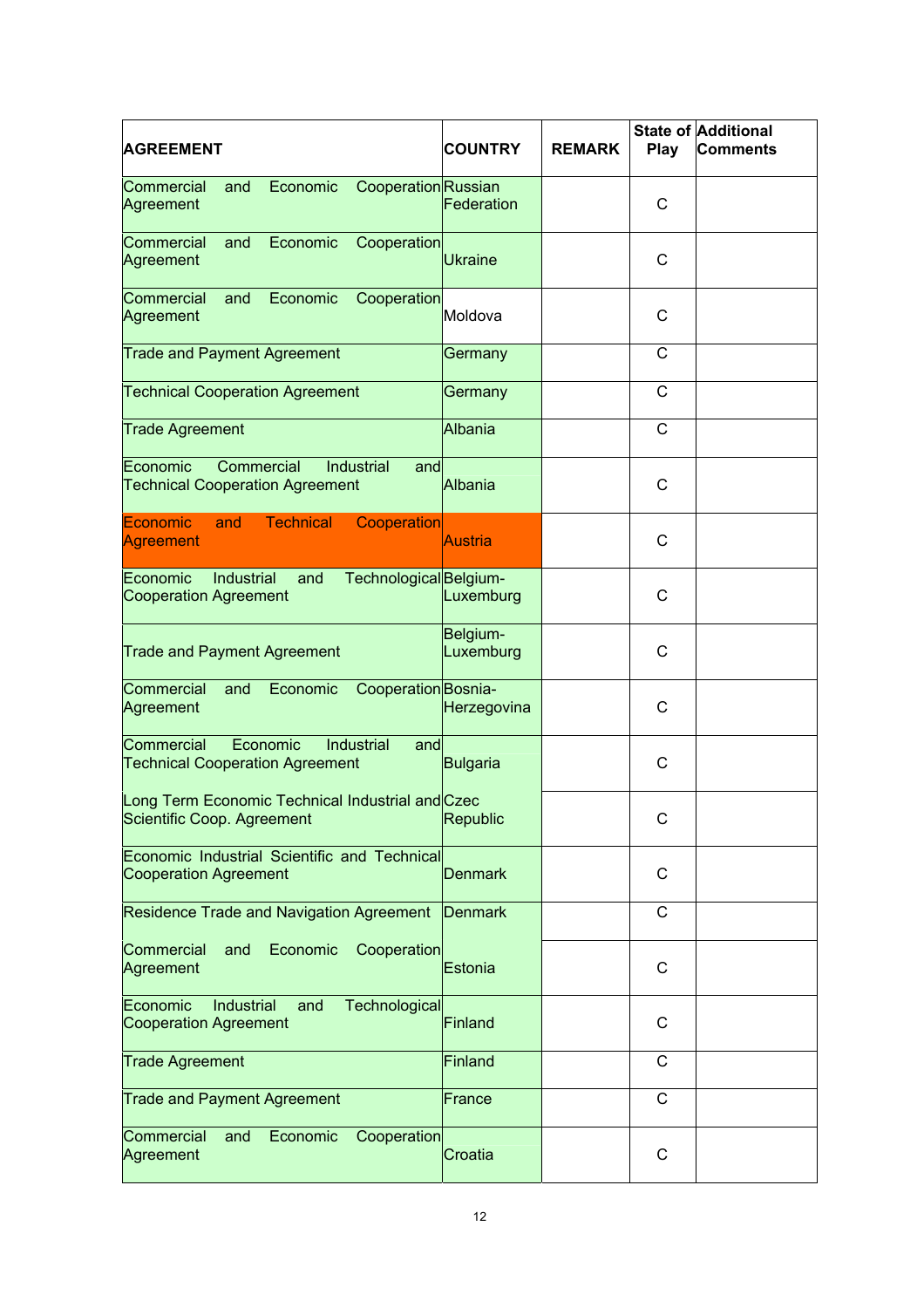| <b>AGREEMENT</b>                                                                                | <b>COUNTRY</b>           | <b>REMARK</b> | Play         | State of Additional<br>Comments |
|-------------------------------------------------------------------------------------------------|--------------------------|---------------|--------------|---------------------------------|
| <b>Trade and Payment Agreement</b>                                                              | Netherlands              |               | C            |                                 |
| <b>Trade and Navigation Agreement</b>                                                           | <b>United</b><br>Kingdom |               | C            |                                 |
| Economic<br>Industrial<br>Cooperation<br>and<br>Agreement                                       | Spain                    |               | С            |                                 |
| <b>Trade Agreement</b>                                                                          | Spain                    |               | C            |                                 |
| <b>Trade and Payment Agreement</b>                                                              | Sweeden                  |               | C            |                                 |
| <b>Trade Agreement</b>                                                                          | <b>Swtizerland</b>       |               | $\mathsf{C}$ |                                 |
| <b>Technical</b><br><b>Economic</b><br><b>Industrial</b><br>and<br><b>Cooperation Agreement</b> | <b>Italy</b>             |               | C            |                                 |
| Commercial<br>Economic<br>Cooperation<br>and<br>Agreement                                       | Latvia                   |               | A            |                                 |
| Economic<br>Commercal<br>Cooperation<br>and<br>Agreement                                        | Lithuania                |               | C            |                                 |
| Long Term Economic Technical Industrial and<br>Scientific Coop. Agreement                       | <b>Hungary</b>           |               | C            |                                 |
| <b>Economic Cooperation Agreement</b>                                                           | Hungary                  | Not in force  | C            |                                 |
| Commercial<br>Economic<br>Cooperation FYR<br>and<br>Agreement                                   | of<br>Macedonia          |               | C            |                                 |
| Commercial Exchange Agreement                                                                   | Malta                    |               | C            |                                 |
| <b>Trade and Payment Agreement</b>                                                              | Norway                   |               | C            |                                 |
| Economic<br>Commercial<br>Industrial<br>and<br><b>Technical Cooperation Agreement</b>           | Norway                   |               | С            |                                 |
| <b>Trade Agreement</b>                                                                          | Poland                   |               | С            |                                 |
| Agreement on Developing Economic and<br><b>Technical Cooperation</b>                            | Poland                   |               | C            |                                 |
| Economic<br>Industrial<br><b>Technical</b><br>and<br><b>Cooperation Agreement</b>               | Portugal                 |               | C            |                                 |
| Long Term Agreement on Developing Trade<br><b>Exchanges</b>                                     | Romania                  |               | C            |                                 |
| Long Term Economic Industrial and Tecnical<br>Coop. Agreement                                   | Romania                  |               | B            |                                 |
| Technical<br>Economic<br>and<br>Cooperation<br>Agreement                                        | Romania                  | Not in force  | С            |                                 |
| Trade<br>Term<br>Agreement<br>and<br>Long<br>on                                                 | Romania                  |               | B            |                                 |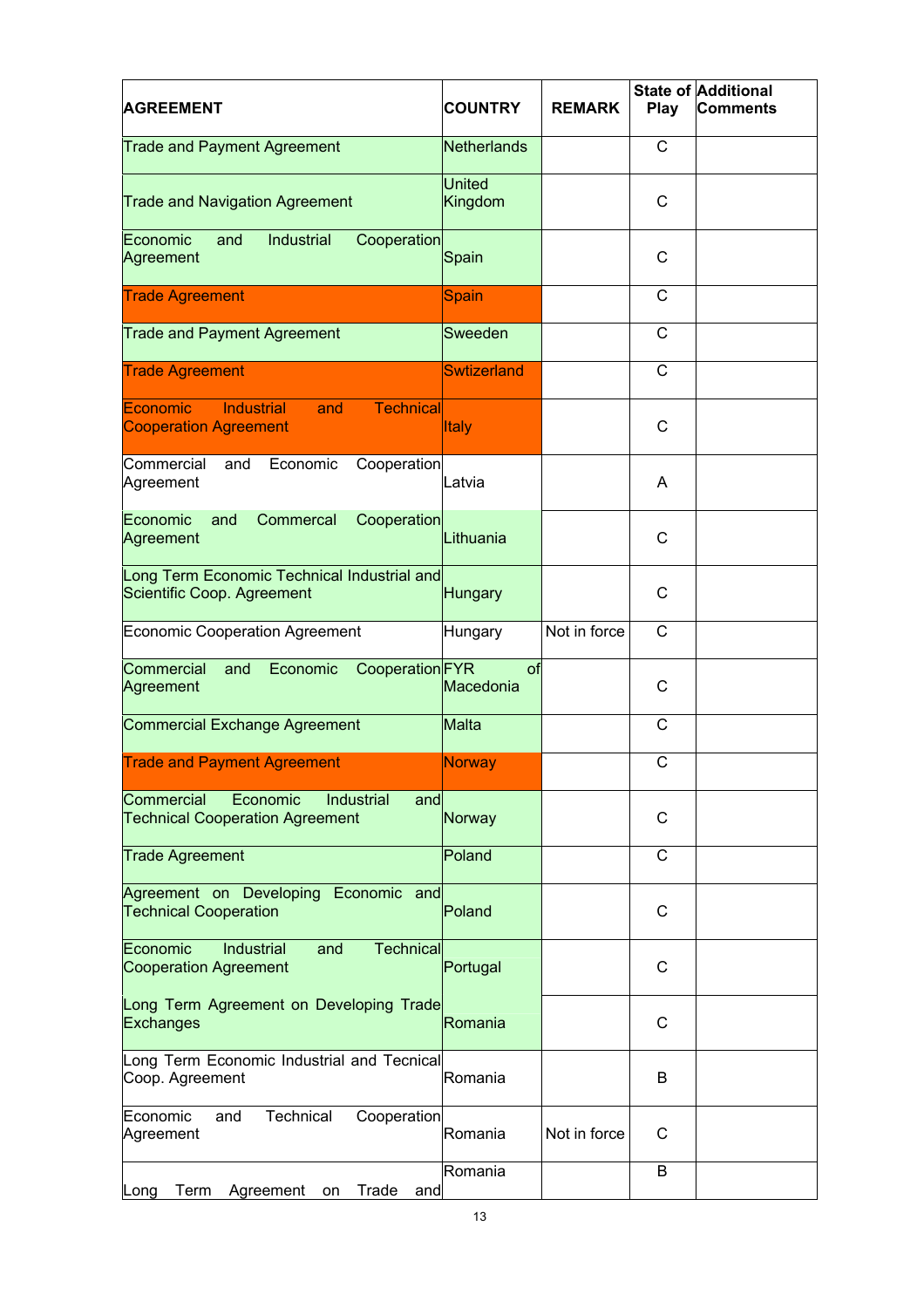| Economic and Technical Coop.                                                         |                       |               |      |                                               |
|--------------------------------------------------------------------------------------|-----------------------|---------------|------|-----------------------------------------------|
| <b>AGREEMENT</b>                                                                     | <b>COUNTRY</b>        | <b>REMARK</b> | Play | <b>State of Additional</b><br><b>Comments</b> |
| <b>Trade Agreement</b>                                                               | Serbia-<br>Montenegro |               |      | Being<br>Investigated                         |
| Economic Technical Industrial and Scientific Serbia-<br><b>Cooperation Agreement</b> | Montenegro            |               |      | Being<br>Investigated                         |
| Long Term Economic Technical Industrial and<br>Scientific Coop. Agreement            | <b>Slovakia</b>       |               | C    |                                               |
| Commercial and Economic Cooperation<br>Agreement                                     | <b>Slovakia</b>       |               | C    |                                               |
| <b>Trade Agreement</b>                                                               | Yugoslavia F.<br>R.   |               | C    |                                               |
| <b>Trade and Payment Agreement</b>                                                   | Greece                |               | C    |                                               |
| <b>Economic Cooperation Agreement</b>                                                | Greece                |               | C    |                                               |
| Commercial<br>and<br>Economic<br>Cooperation<br>Agreement                            | Afghanistan           |               | C    |                                               |
| Commercial<br>Economic<br><b>Technical</b><br>and<br><b>Cooperation Agreement</b>    | <b>Australia</b>      |               | C    |                                               |
| <b>Trade Agreement</b>                                                               | <b>Bangladesh</b>     |               | C    |                                               |
| <b>Technical</b><br>Economic<br>Cooperation<br>and<br>Agreement                      | <b>Bangladesh</b>     |               | C    |                                               |
| <b>Trade Agreement</b>                                                               | Of<br>Rep.<br>China   |               | C    |                                               |
| Economic<br>Industrial<br>TechnicalRep.<br>and<br><b>Cooperation Agreement</b>       | Of<br>China           |               | C    |                                               |
| <b>Trade Agreement</b>                                                               | Indonesia             |               | C    |                                               |
| <b>Technical</b><br>Cooperation<br>Economic<br>and<br>Agreement                      | Indonesia             |               | C    |                                               |
| <b>Trade Agreement</b>                                                               | Philippines           |               | C    |                                               |
| Economic<br>and<br><b>Technical</b><br>Cooperation<br>Agreement                      | Philippines           |               | C    |                                               |
| Agreement<br>Developing<br><b>Trade</b><br>on<br>and<br>Economic and Technical Coop. | South Korea           |               | C    |                                               |
| <b>Trade Agreement</b>                                                               | India                 |               | C    |                                               |
| <b>Technical</b><br>Cooperation<br>Economic<br>and<br>Agreement                      | India                 |               | C    |                                               |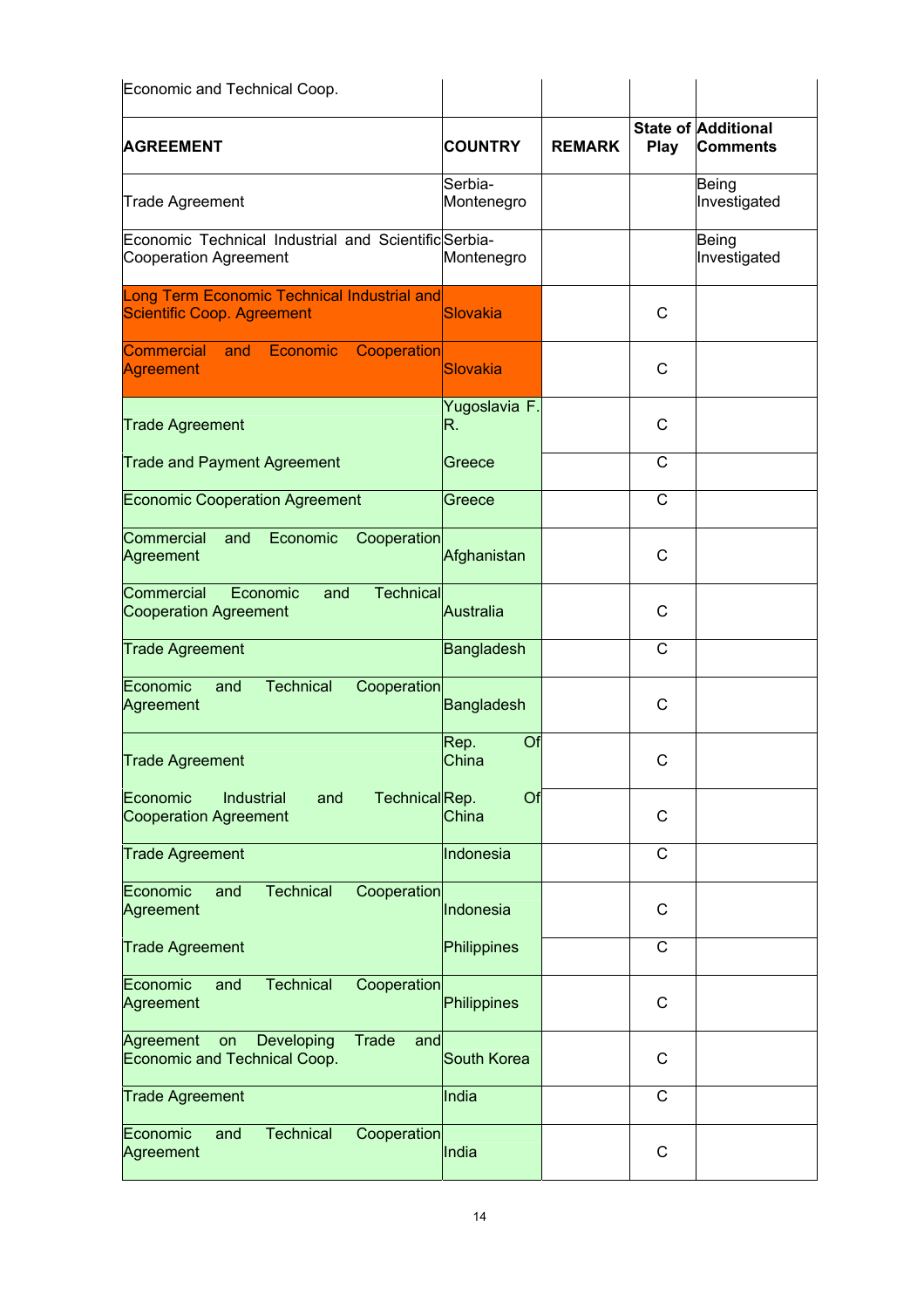| <b>Trade and Payment Agreement</b> | <b>IJapan</b> |  | or D |  |
|------------------------------------|---------------|--|------|--|
|------------------------------------|---------------|--|------|--|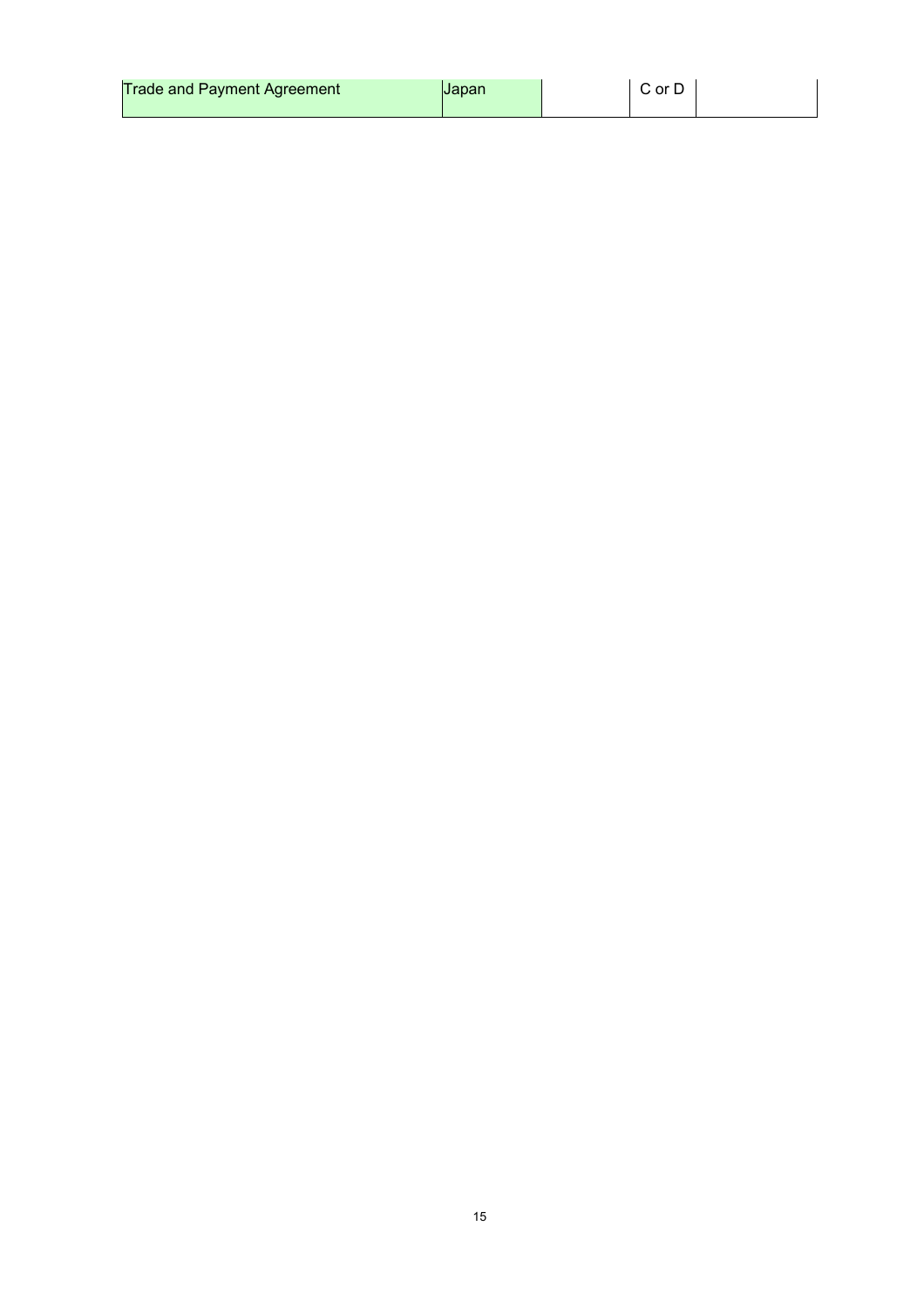| <b>AGREEMENT</b>                                                                                                  | <b>COUNTRY</b>         | <b>REMARK</b> | Play   | <b>State of Additional</b><br>lComments |
|-------------------------------------------------------------------------------------------------------------------|------------------------|---------------|--------|-----------------------------------------|
| Economic<br>Cooperation<br>Commercial<br>and<br>Agreement                                                         | Cambodia               |               | С      |                                         |
| Commercial<br>Economic<br>Cooperation<br>and<br>Agreement                                                         | North Korea            | Not ratified  | C or D |                                         |
| <b>Trade Agreement</b>                                                                                            | Malaysia               |               | C      |                                         |
| Economic<br><b>Technical</b><br>Cooperation<br>and<br>Agreement                                                   | Malaysia               |               | С      |                                         |
| Commercial<br>Economic<br>Technical<br>and<br><b>Cooperation Agreement</b>                                        | Mongolia               |               | С      |                                         |
| Commercial<br>Economic<br>Cooperation<br>and<br>Agreement                                                         | Myanmar                | Not ratified  | C or D |                                         |
| <b>Trade Agreement</b>                                                                                            | Pakistan               |               | С      |                                         |
| <b>Technical</b><br>Economic<br>Cooperation<br>and<br>Agreement                                                   | Pakistan               |               | С      |                                         |
| <b>Trade Agreement</b>                                                                                            | Sri lanka              |               | C      |                                         |
| <b>Technical</b><br>Economic<br>Cooperation<br>and<br>Agreement                                                   | Sri lanka              |               | C      |                                         |
| <b>Trade Agreement</b>                                                                                            | <b>Thailand</b>        |               | C      |                                         |
| <b>Technical</b><br>Economic<br>Cooperation<br>and<br>Agreement                                                   | <b>Thailand</b>        |               | C      |                                         |
| Commercial<br>Economic<br><b>Technical</b><br>and<br><b>Cooperation Agreement</b>                                 | Vietnam                |               | С      |                                         |
| <b>TPSOIC</b><br>Framework<br>Agreement<br>(Trade<br>Preferential System Among OIC<br>Gazette No: 21107 10.1.1992 | (Official Multilateral |               | B      |                                         |
| ECOTA (ECO Trade Agreement)                                                                                       | Multilateral           | Not ratified  | B      |                                         |
| D-8 Preferential Trade Agreement                                                                                  | Multilateral           | Not ratified  | B      |                                         |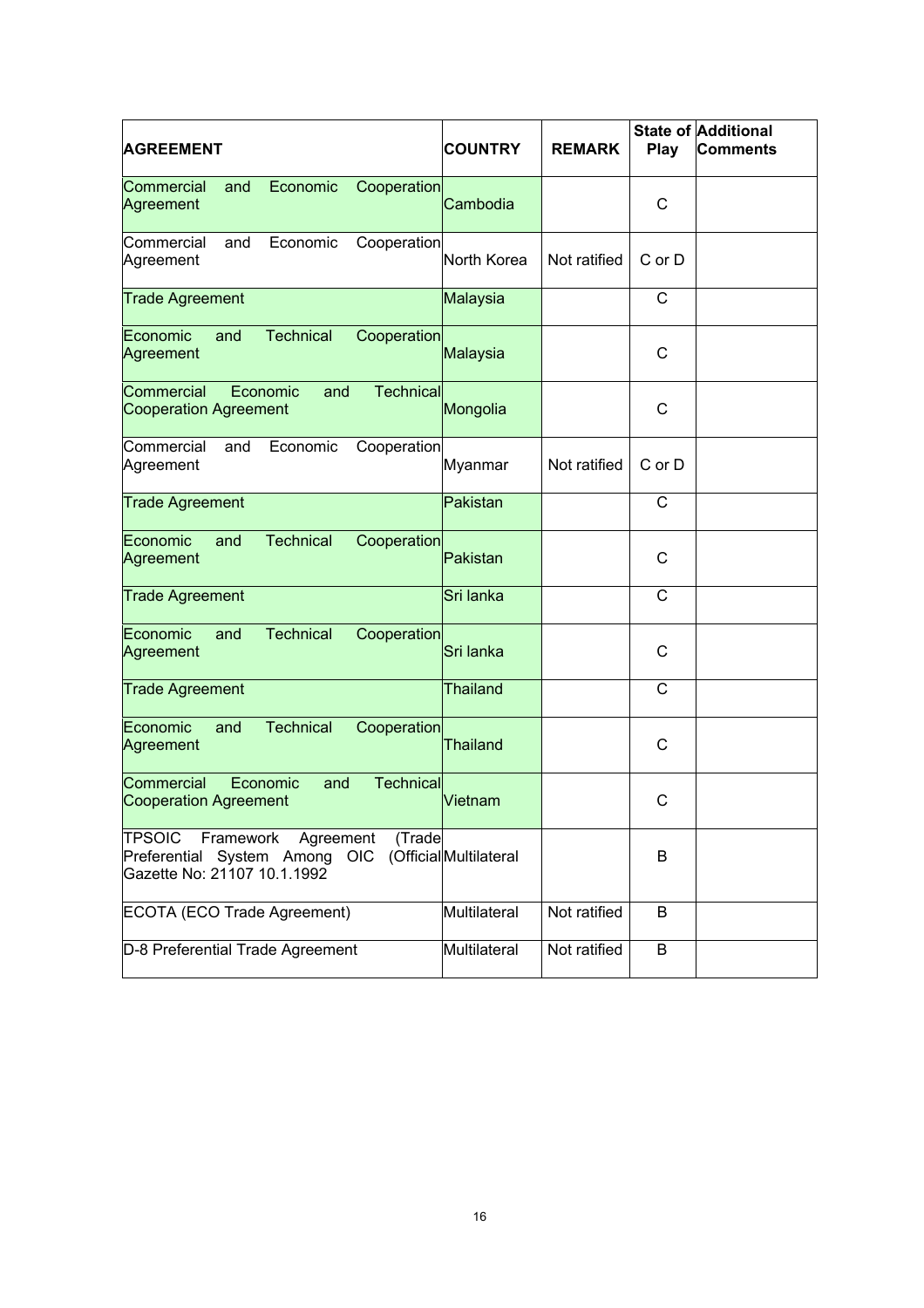### **AGREEMENTS IN THE FIELD OF AGRICULTURE CONCLUDED BY TURKEY**

A: Already Denounced **Date: 01/08/2006** 

Ē

B: Going To Be Denounced

C: Not to be denounced and not amended

D: Not to be denounced but amended

| <b>AGREEMENT</b>                                                                                                                                                                                                                                                                                                                          | <b>COUNTRY</b> | <b>REMARK</b> | State of<br>Play | <b>Additional</b><br><b>Comments</b> |
|-------------------------------------------------------------------------------------------------------------------------------------------------------------------------------------------------------------------------------------------------------------------------------------------------------------------------------------------|----------------|---------------|------------------|--------------------------------------|
| OF<br><b>UNDERSTANDING</b><br>IMEMORANDUM<br><b>ON</b><br><b>SCIENTIFIC</b><br>TECHNICAL,<br><b>AND</b><br><b>ECONOMIC</b><br>COOPERATION IN THE FIELD OF AGRICULTURE<br>BETWEEN THE MINISTRY OF AGRICULTURE AND<br>RURAL AFFAIRS OF THE REPUBLIC OF TURKEY<br>AND THE MINISTRY OF JIHAD-E-AGRICULTURE OF<br>THE ISLAMIC REPUBLIC OF IRAN | Iran           |               |                  |                                      |
| MEMORANDUM OF UNDERSTANDING BETWEEN<br>THE GOVERNMENT OF THE REPUBLIC OF TURKEY<br>AND THE GOVERNMENT OF ISLAMIC REPUBLIC OF<br><b>IRAN ON COOPERATION IN THE VETERINARY FIELD</b>                                                                                                                                                        | Iran           |               | D                |                                      |
| <b>AGREEMENT BETWEEN THE GOVERNMENT OF THE</b><br>REPUBLIC OF TURKEY AND THE GOVERNMENT OF<br><b>ISLAMIC REPUBLIC OF IRAN ON COOPERATION IN</b><br><u>THE FIELD OF PLANT QUARANTINE AND PLANT</u><br><b>PROTECTION</b>                                                                                                                    | Iran           |               | D                |                                      |
| PROTOCOL ON TECHNICAL, SCIENTIFIC AND<br>ECONOMIC COOPERATION IN THE FIELD<br>OF<br>AGRICULTURE BETWEEN THE<br><b>MINISTRY</b><br>OF<br>AGRICULTURE AND RURAL AFFAIRS OF REPUBLIC<br>IOF TURKEY AND THE MINISTRY OF THE REPUBLIC<br><b>OF LEBANON</b>                                                                                     | Lebanon        |               |                  |                                      |
| AGRICULTURAL AGREEMENT<br><b>BETWEEN</b><br><b>THE</b><br>GOVERNMENT OF THE REPUBLIC OF TURKEY AND<br>THE GOVERNMENT OF THE HASHEMITE KINGDOM<br>OF JORDAN                                                                                                                                                                                | Jordan         |               |                  |                                      |
| ON<br><b>ESTABLISHMENT</b><br>AGREEMENT<br>OF<br>AGRICULTURAL TECHNIC COMMITTEE BETWEEN<br><b>TURKEY AND FRANCE</b>                                                                                                                                                                                                                       | France         |               |                  |                                      |
| MEMORANDUM OF UNDERSTANDING<br><b>BETWEEN</b><br>THE MINISTRY OF AGRICULTURE AND RURAL<br>AFFAIRS OF THE REPUBLIC OF TURKEY AND THE<br>MINISTRY OF AGRICULTURE AND FISHERIES OF<br>THE SULTANATE OF OMAN                                                                                                                                  | Oman           |               |                  |                                      |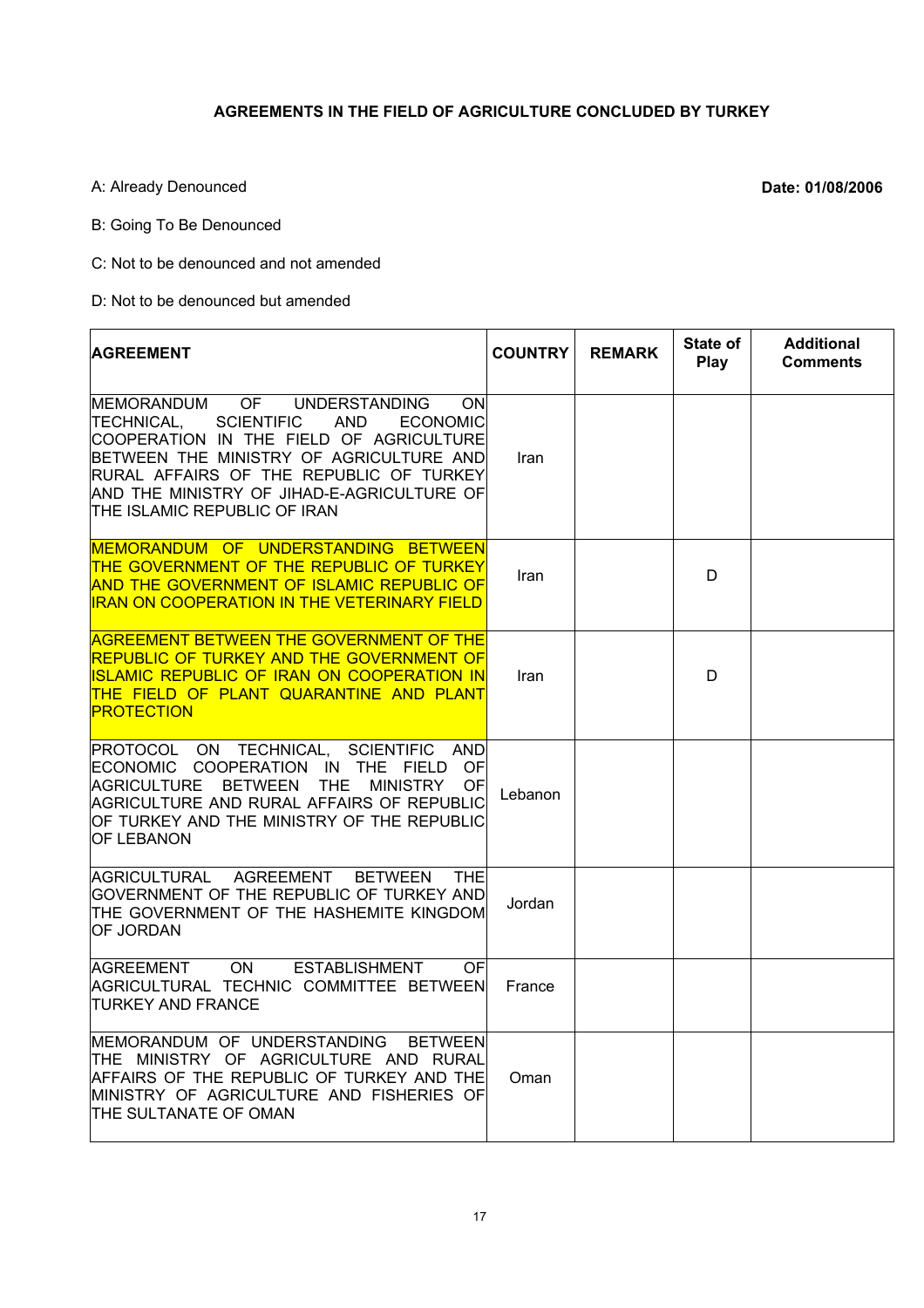| <b>AGREEMENT</b>                                                                                                                                                                                                                                                                                                    | <b>COUNTRY</b> | <b>REMARK</b> | State of<br>Play | <b>Additional</b><br><b>Comments</b> |
|---------------------------------------------------------------------------------------------------------------------------------------------------------------------------------------------------------------------------------------------------------------------------------------------------------------------|----------------|---------------|------------------|--------------------------------------|
| PROTOCOL ON TECHNICAL, SCIENTIFIC<br>AND<br>ECONOMIC COOPERATION IN THE<br>FIELD<br>OF<br>AGRICULTURE BETWEEN THE GOVERNMENT OF<br>REPUBLIC OF THE TURKEY AND<br><b>THE</b><br><b>THE</b><br><b>ISLAMIC</b><br><b>REPUBLIC</b><br> GOVERNMENT<br>OF.<br><b>VOF</b><br><b>IAFGHANISTAN</b>                           | Afghanistan    |               |                  |                                      |
| PROTOCOL ON TECHNICAL, SCIENTIFIC AND<br>ECONOMIC COOPERATION IN THE FIELD<br>OFI<br>AGRICULTURE BETWEEN THE GOVERNMENT OF<br>REPUBLIC OF THE TURKEY AND THE<br><b>ITHE</b><br>GOVERNMENT OF THE REPUBLIC OF CUBA                                                                                                   | Cuba           |               |                  |                                      |
| <b>THE</b><br><b>AGREEMENT</b><br><b>BETWEEN</b><br><b>MINISTRY</b><br><b>OF</b><br><b>AGRICULTURE AND RURAL AFFAIRS OF THE</b><br>REPUBLIC OF TURKEY AND THE MINISTRY OF<br>AGRICULTURE OF THE REPUBLIC OF CUBA ON<br><b>ANIMAL HEALTH COOPERATION</b>                                                             | Cuba           |               | D                |                                      |
| <b>AGREEMENT BETWEEN</b><br>$\overline{\phantom{a}}$ THE<br><b>MINISTRY</b><br><b>OF</b><br>AGRICULTURE AND RURAL<br><b>AFFAIRS OF</b><br><b>THE</b><br>REPUBLIC OF TURKEY AND THE MINISTRY OF<br>AGRICULTURE OF THE REPUBLIC OF CUBA ON<br>COLLABORATION IN THE FIELD OF QUARANTINA<br><b>AND PLANT PROTECTION</b> | Cuba           |               | D                |                                      |
| AGREEMENT BETWEEN THE GOVERNMENT OF THE<br>REPUBLIC OF TURKEY AND THE GOVERNMENT OF<br>FEDERAL<br><b>ITHE</b><br>REPUBLIC<br>OF.<br><b>GERMANY</b><br><b>REGARDING TECHNICAL COOPERATION</b>                                                                                                                        | Germany        |               |                  |                                      |
| COOPERATION AGREEMENT ON VETERINARY<br><b>SERVICES BETWEEN THE FEDERAL MINISTRY OF</b><br><b>AGRICULTIRE AND FORESTRY OF THE FEDERAL</b><br>REPUBLIC OF GERMANY AND THE MINISTRY OF<br>AGRICULTURE AND RURAL AFFAIRS OF THE<br><b>REPUBLIC OF TURKEY</b>                                                            | Germany        |               | С                |                                      |
| THE MEMORANDUM OF UNDERSTANDING ON<br>COOPERATION IN THE FIELD OF AGRICULTURE<br>BETWEEN THE MINISTRY OF AGRICULTURE AND<br>RURAL AFFAIRS OF THE REPUBLIC OF TURKEY<br>AND THE MINISTRY OF AGRICULTURE OF THE<br><b>PEOPLE'S REPUBLIC OF CHINA</b>                                                                  | China          |               |                  |                                      |
| <b>AGREEMENT BETWEEN THE GOVERNMENT OF THE</b><br><b>REPUBLIC OF TURKEY AND THE GOVERNMENT OF</b><br>THE REPUBLIC OF TUNISIA ON COOPERATION IN<br><b>PLANT PROTECTION FIELD</b>                                                                                                                                     | Tunisia        |               | D                |                                      |
| AGRICULTURAL AGREEMENT BETWEEN<br><b>THE</b><br>GOVERNMENT OF THE REPUBLIC OF TURKEY AND<br><b>THE GOVERNMENT OF INDIA</b>                                                                                                                                                                                          | India          |               |                  |                                      |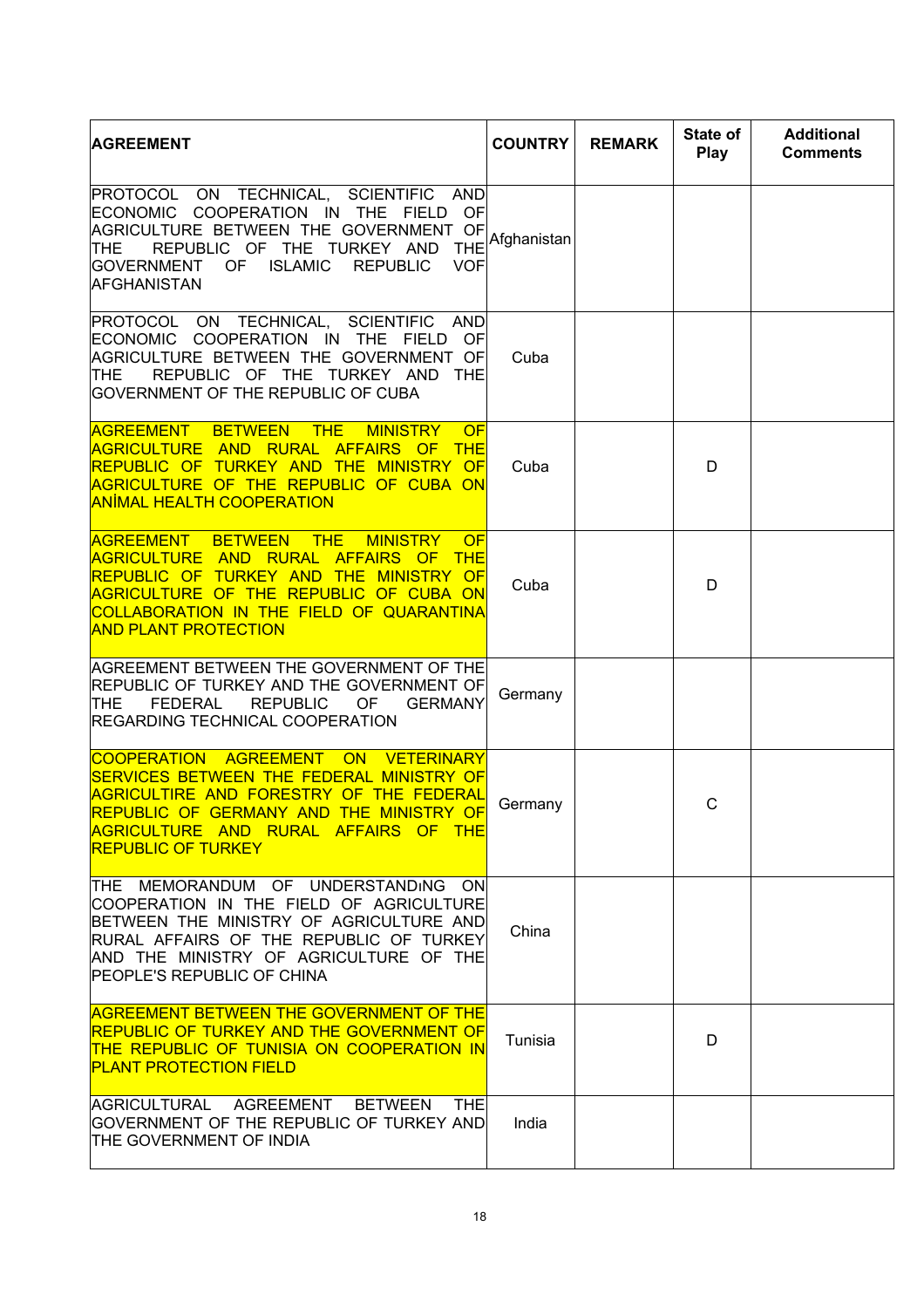| <b>AGREEMENT</b>                                                                                                                                | <b>COUNTRY</b>  | <b>REMARK</b> | State of<br><b>Play</b> | <b>Additional</b><br><b>Comments</b> |
|-------------------------------------------------------------------------------------------------------------------------------------------------|-----------------|---------------|-------------------------|--------------------------------------|
| AGRICULTURAL AGREEMENT<br><b>BETWEEN</b><br><b>THE</b><br>GOVERNMENT OF THE REPUBLIC OF TURKEY AND<br>THE GOVERNMENT OF NORTHERN CYPRUS         | <b>TRNC</b>     |               |                         |                                      |
| AGREEMENT<br>IAGRICULTURAL<br><b>BETWEEN</b><br>THEI<br>GOVERNMENT OF THE REPUBLIC OF TURKEY AND<br>THE GOVERNMENT OF HUNGARY                   | Hungary         |               |                         |                                      |
| <b>BETWEEN</b><br>AGRICULTURAL AGREEMENT<br><b>THE</b><br>GOVERNMENT OF THE REPUBLIC OF TURKEY AND Macedonia<br>THE GOVERNMENT OF MACEDONIA     |                 |               |                         |                                      |
| AGRICULTURAL AGREEMENT BETWEEN<br><b>THE</b><br>GOVERNMENT OF THE REPUBLIC OF TURKEY AND<br>THE GOVERNMENT OF POLAND                            | Poland          |               |                         |                                      |
| AGRICULTURAL AGREEMENT<br><b>BETWEEN</b><br><b>THE</b><br>GOVERNMENT OF THE REPUBLIC OF TURKEY AND<br>THE GOVERNMENT OF THE UNITED STATES       | <b>USA</b>      |               |                         |                                      |
| AGRICULTURAL<br>AGREEMENT<br><b>BETWEEN</b><br><b>THE</b><br>GOVERNMENT OF THE REPUBLIC OF TURKEY AND<br>THE GOVERNMENT OF BULGARIA             | <b>Bulgaria</b> |               |                         |                                      |
| AGRICULTURAL<br><b>AGREEMENT</b><br><b>BETWEEN</b><br><b>THEI</b><br>GOVERNMENT OF THE REPUBLIC OF TURKEY AND<br>THE GOVERNMENT OF INDIONESIA   | Indonesia       |               |                         |                                      |
| AGRICULTURAL AGREEMENT<br><b>BETWEEN</b><br><b>THE</b><br>GOVERNMENT OF THE REPUBLIC OF TURKEY AND<br>THE GOVERNMENT OF GEORGIA                 | Georgia         |               |                         |                                      |
| AGRICULTURAL AGREEMENT<br><b>BETWEEN</b><br><b>THE</b><br>GOVERNMENT OF THE REPUBLIC OF TURKEY AND Netherlands<br>THE GOVERNMENT OF NETHERLANDS |                 |               |                         |                                      |
| AGRICULTURAL AGREEMENT BETWEEN<br><b>THEI</b><br>GOVERNMENT OF THE REPUBLIC OF TURKEY AND<br>THE GOVERNMENT OF IRAQ                             | Iraq            |               |                         |                                      |
| AGRICULTURAL AGREEMENT<br><b>BETWEEN</b><br>THEI<br>GOVERNMENT OF THE REPUBLIC OF TURKEY AND<br>ITHE GOVERNMENT OF CANADA                       | Canada          |               |                         |                                      |
| AGRICULTURAL AGREEMENT BETWEEN<br><b>THEI</b><br>GOVERNMENT OF THE REPUBLIC OF TURKEY AND<br>THE GOVERNMENT OF MOLDOVA                          | Moldova         |               |                         |                                      |
| AGRICULTURAL AGREEMENT BETWEEN<br>THEI<br>GOVERNMENT OF THE REPUBLIC OF TURKEY AND <br>THE GOVERNMENT OF PAKISTAN                               | Pakistan        |               |                         |                                      |
| BETWEEN<br>AGRICULTURAL AGREEMENT<br>THEI<br>GOVERNMENT OF THE REPUBLIC OF TURKEY AND<br>THE GOVERNMENT OF SUDAN                                | Sudan           |               |                         |                                      |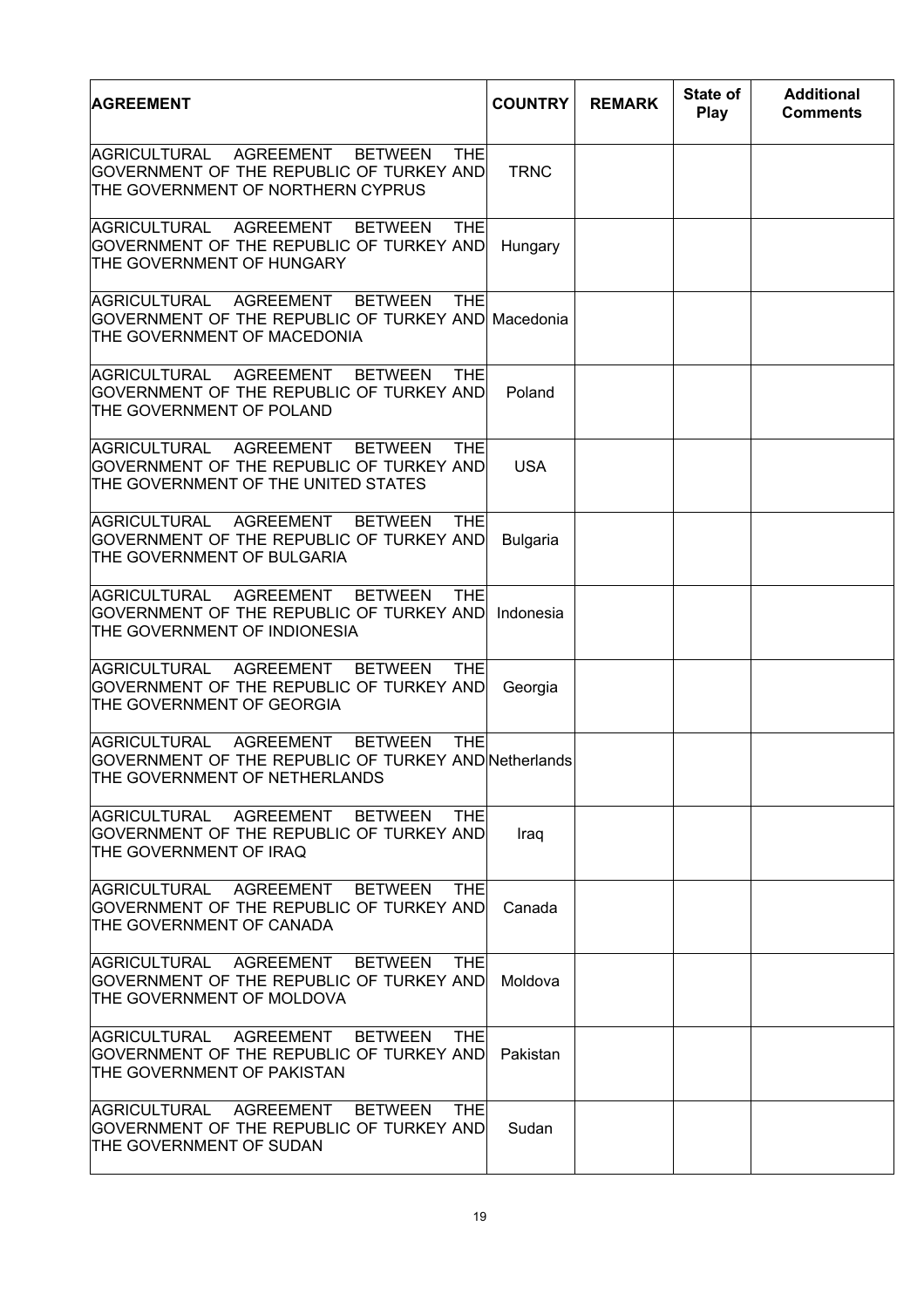| <b>AGREEMENT</b>                                                                                                                                                                                  | <b>COUNTRY</b> | <b>REMARK</b> | State of<br>Play | <b>Additional</b><br><b>Comments</b> |
|---------------------------------------------------------------------------------------------------------------------------------------------------------------------------------------------------|----------------|---------------|------------------|--------------------------------------|
| AGRICULTURAL<br>AGREEMENT<br><b>BETWEEN</b><br><b>THE</b><br>GOVERNMENT OF THE REPUBLIC OF TURKEY AND<br>THE GOVERNMENT OF VIETNAM                                                                | Vietnam        |               |                  |                                      |
| AGRICULTURAL AGREEMENT<br><b>BETWEEN</b><br><b>THE</b><br>GOVERNMENT OF THE REPUBLIC OF TURKEY AND New Zeland<br>THE GOVERNMENT OF NEW ZELLAND                                                    |                |               |                  |                                      |
| <b>AGREEMENT BETWEEN THE GOVERNMENT OF THE</b><br><b>REPUBLIC OF TURKEY AND THE GOVERNMENT OF</b><br><b>BELARUS ON ANIMAL HEALTH COOPERATION</b>                                                  | <b>Belarus</b> |               | D                |                                      |
| <b>AGREEMENT BETWEEN THE GOVERNMENT OF THE</b><br><b>REPUBLIC OF TURKEY AND THE GOVERNMENT OF</b><br><b>HUNGARY ON ANIMAL HEALTH COOPERATION</b>                                                  | Hungary        |               | A                |                                      |
| <b>AGREEMENT BETWEEN THE GOVERNMENT OF THE</b><br><b>REPUBLIC OF TURKEY AND THE GOVERNMENT OF Macedonia</b><br><b>MACEDONIA ON ANIMAL HEALTH COOPERATION</b>                                      |                |               | D                |                                      |
| <b>AGREEMENT BETWEEN THE GOVERNMENT OF THE</b><br><b>REPUBLIC OF TURKEY AND THE GOVERNMENT OF</b><br><b>POLAND ON ANIMAL HEALTH COOPERATION</b>                                                   | Poland         |               | A                |                                      |
| <b>AGREEMENT BETWEEN THE GOVERNMENT OF THE</b><br><b>REPUBLIC OF TURKEY AND THE GOVERNMENT OF</b><br><b>TUNISIA ON ANIMAL HEALTH COOPERATION</b>                                                  | Tunisia        |               | D                |                                      |
| <b>AGREEMENT BETWEEN THE GOVERNMENT OF THE</b><br><b>REPUBLIC OF TURKEY AND THE GOVERNMENT OF Netherlands</b><br>NETHERLANDS ON ANIMAL HEALTH COOPERATION                                         |                |               | C                |                                      |
| <b>AGREEMENT BETWEEN THE GOVERNMENT OF THE</b><br>REPUBLIC OF TURKEY AND THE GOVERNMENT OF<br><u>IIRAQ ON ANIMAL HEALTH COOPERATION</u>                                                           | Iraq           |               | D                |                                      |
| <b>AGREEMENT BETWEEN THE GOVERNMENT OF THE</b><br><b>REPUBLIC OF TURKEY AND THE GOVERNMENT OF</b><br><b>MOLDOVA ON ANIMAL HEALTH COOPERATION</b>                                                  | Moldova        |               | D                |                                      |
| <b>AGREEMENT BETWEEN THE GOVERNMENT OF THE</b><br><b>REPUBLIC OF TURKEY AND THE GOVERNMENT OF</b><br>SYRIA ON ANIMAL HEALTH COOPERATION                                                           | Syria          |               | D                |                                      |
| <b>AGREEMENT BETWEEN THE GOVERNMENT OF THE</b><br><b>REPUBLIC OF TURKEY AND THE GOVERNMENT OF</b><br><b>BELARUS ON COOPERATION IN THE FIELD OF</b><br><b>PHYTOSANITARY AND PLANT PROTECTION</b>   | <b>Belarus</b> |               | D                |                                      |
| <b>AGREEMENT BETWEEN THE GOVERNMENT OF THE</b><br><b>REPUBLIC OF TURKEY AND THE GOVERNMENT OF</b><br><b>MACEDONIA ON COOPERATION IN THE FIELD OF</b><br><b>PHYTOSANITARY AND PLANT PROTECTION</b> | Macedonia      |               | D                |                                      |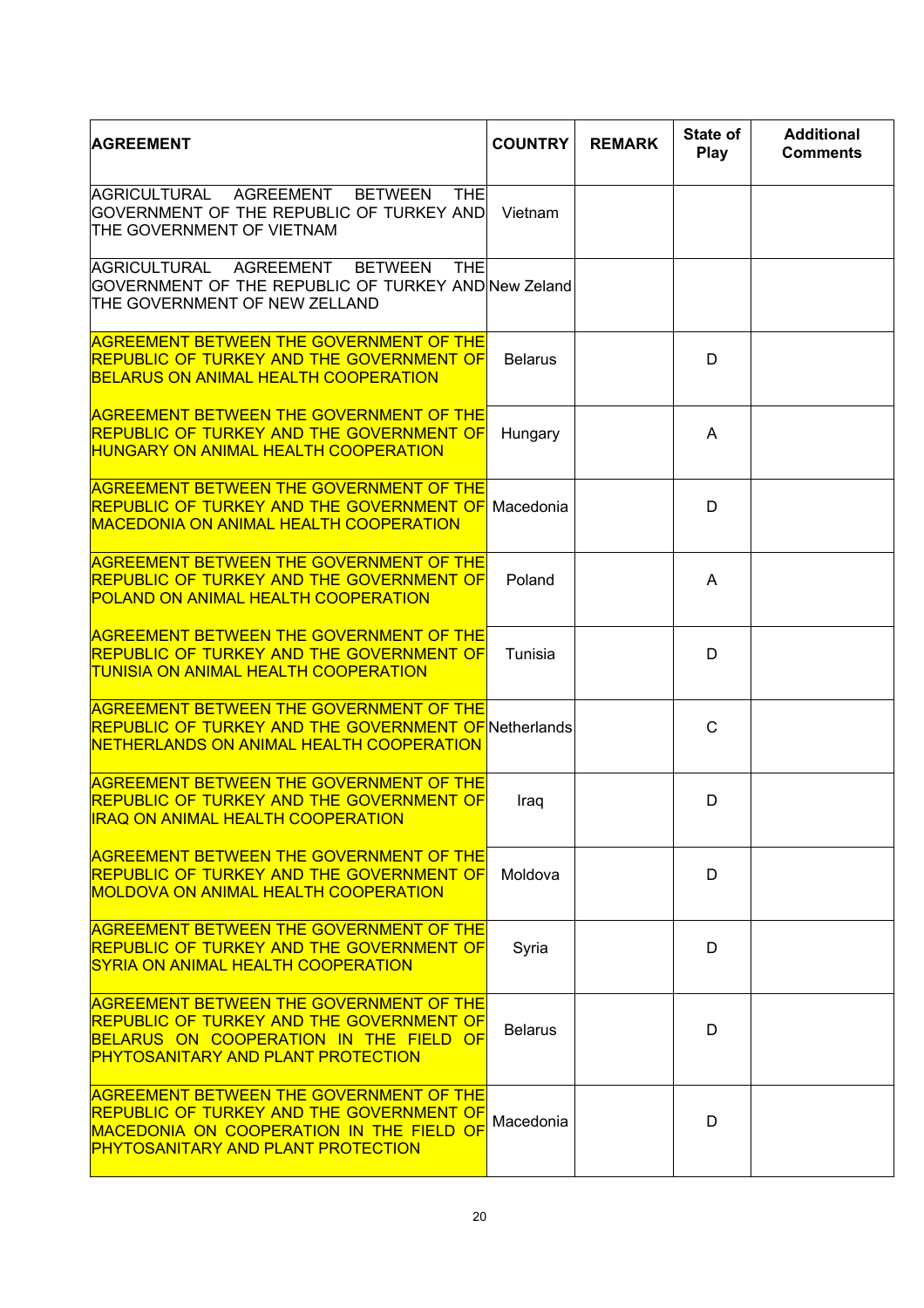| <b>AGREEMENT</b>                                                                                                                                                                                                   | <b>COUNTRY</b>        | <b>REMARK</b> | State of<br>Play | <b>Additional</b><br><b>Comments</b> |
|--------------------------------------------------------------------------------------------------------------------------------------------------------------------------------------------------------------------|-----------------------|---------------|------------------|--------------------------------------|
| <b>AGREEMENT BETWEEN THE GOVERNMENT OF THE</b><br><b>REPUBLIC OF TURKEY AND THE GOVERNMENT OF</b><br><b>POLAND ON COOPERATION IN THE</b><br><b>FIELD</b><br><b>OF</b><br><b>PHYTOSANITARY AND PLANT PROTECTION</b> | Poland                |               | A                |                                      |
| <b>AGREEMENT BETWEEN THE GOVERNMENT OF THE</b><br><b>REPUBLIC OF TURKEY AND THE GOVERNMENT OF</b><br><mark>TUNISIA ON COOPERATION IN THE FIELD OF</mark><br><b>PHYTOSANITARY AND PLANT PROTECTION</b>              | Tunisia               |               | D                |                                      |
| <b>AGREEMENT BETWEEN THE GOVERNMENT OF THE</b><br><b>REPUBLIC OF TURKEY AND THE GOVERNMENT OF</b><br><b>BULGARIA ON COOPERATION IN THE FIELD OF</b><br><b>PHYTOSANITARY AND PLANT PROTECTION</b>                   | <b>Bulgaria</b>       |               | B                |                                      |
| <b>AGREEMENT BETWEEN THE GOVERNMENT OF THE</b><br><b>REPUBLIC OF TURKEY AND THE GOVERNMENT OF</b><br><b>MOLDOVA ON COOPERATION IN THE FIELD OF</b><br><b>PHYTOSANITARY AND PLANT PROTECTION</b>                    | Moldova               |               | D                |                                      |
| <b>AGREEMENT BETWEEN THE GOVERNMENT OF THE</b><br><b>REPUBLIC OF TURKEY AND THE GOVERNMENT OF</b><br>SYRIA ON COOPERATION IN THE<br><u>FFELD</u><br><b>OF</b><br><b>PHYTOSANITARY AND PLANT PROTECTION</b>         | Syria                 |               | D                |                                      |
| Co-operation In The Field Of Agriculture and Foodstuff<br>Industry                                                                                                                                                 | Czech<br>Republic     |               |                  |                                      |
| Memorandum Of Understanding On Cooperation In The Palestinian<br><b>Field Of Agriculture</b>                                                                                                                       | National<br>Authority |               |                  |                                      |
| Cooperation In The Field Of Agriculture                                                                                                                                                                            | Israel                |               |                  |                                      |
| Protocol On The Technical, Scientific and Economic<br>Cooperation                                                                                                                                                  | Italy                 |               |                  |                                      |
| Cooperation In The Field Of Agriculture                                                                                                                                                                            | Libia                 |               |                  |                                      |
| Co-operation In The Field Of Food, Agriculture and Rural<br>Development                                                                                                                                            | Lithuania             |               |                  |                                      |
| Cooperation In The Field Of Agriculture                                                                                                                                                                            | Romania               |               |                  |                                      |
| Co-operation In The Field Of Quarantine and Plant<br>Protection                                                                                                                                                    | Czech<br>Republic     |               | A                |                                      |
| Cooperation In Plant Quarantine and Plants Protection Kingdom Of<br>Field                                                                                                                                          | Morocco               |               | D                |                                      |
| Cooperation in the Field Of Plant Protection and<br>Quarantine                                                                                                                                                     | Israel                |               | D                |                                      |
| Cooperation In The Field Of Quarantine and Plant<br>Protection                                                                                                                                                     | Romania               |               | B                |                                      |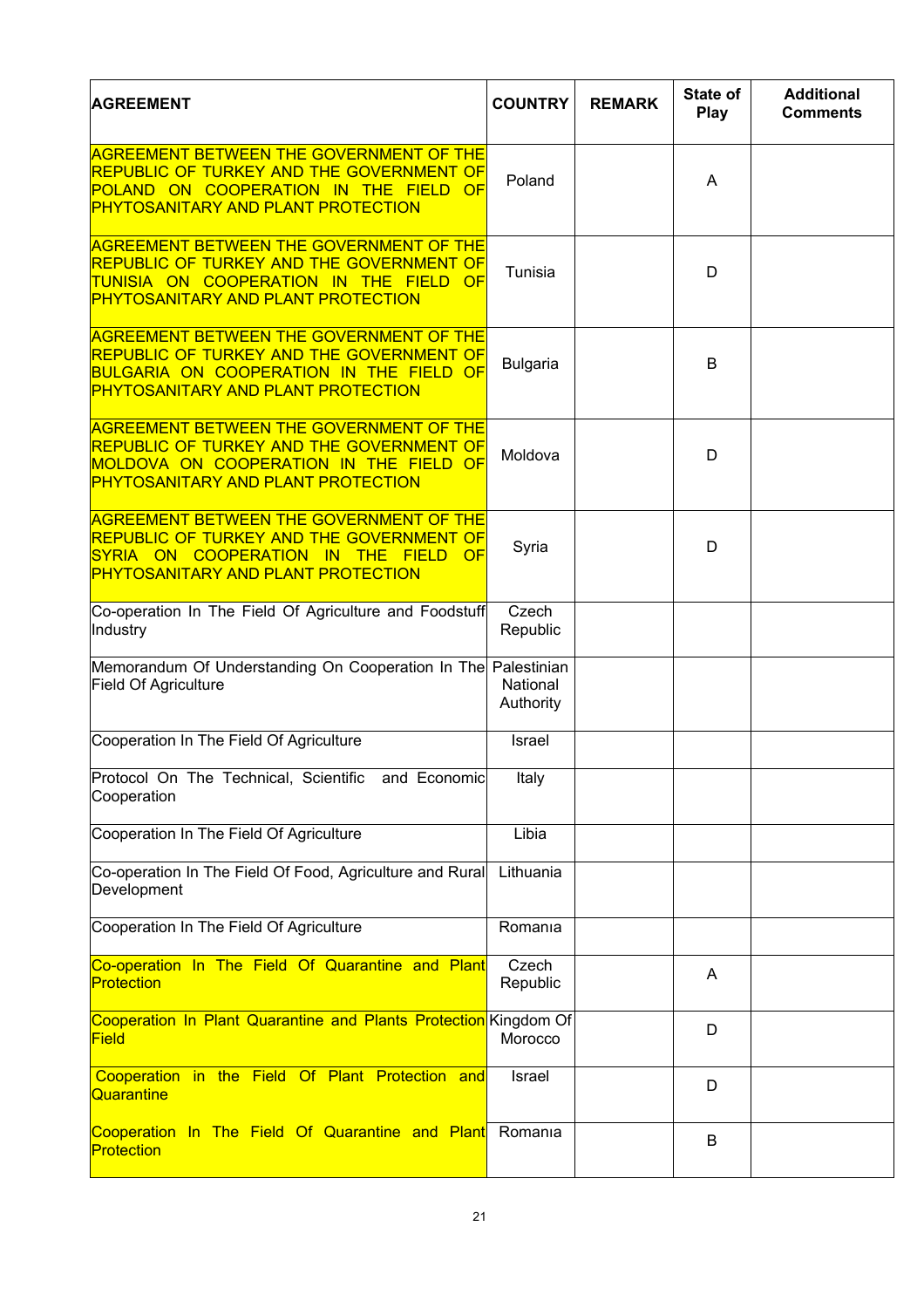| <b>AGREEMENT</b>                                                                | <b>COUNTRY</b>        | <b>REMARK</b> | State of<br>Play | <b>Additional</b><br><b>Comments</b> |
|---------------------------------------------------------------------------------|-----------------------|---------------|------------------|--------------------------------------|
| Co-operation In The Field Of Quarantine                                         | Russian<br>Federation |               | D                |                                      |
| <b>Protocol on Cooperation In The Field of Plant Quarantine</b><br>Arrangements | Russian<br>Federation |               | D                |                                      |
| <b>Agreement On Co-operation In Veterinary Field</b>                            | Czech<br>Republic     |               | A                |                                      |
| Cooperation In The Veterinary Field                                             | Kingdom Of<br>Morocco |               | D                |                                      |
| Agreement On Cooperation In The Field Of Veterinary<br><b>Medicine</b>          | İsrael                |               | D                |                                      |
| Cooperation In The Veterinary Field                                             | Libya                 |               | D                |                                      |
| Cooperation Agreement In The Field Of Animal Health                             | Romania               |               | B                |                                      |
| Agreement On Cooperation In The Field Of Veterinary                             | Russian<br>Federation |               | D                |                                      |
| Cooperation In The Field Of Quarantine and Plant<br>Protection                  | Algeria               |               | D                |                                      |
| Cooperation Agreement In The Field Of Veterinary and<br><b>Health</b>           | Algeria               |               | D                |                                      |
| Protocol On The Technical, Scientific and Economic<br>Cooperation               | Hellenic<br>Republic  |               |                  |                                      |
| <b>Collaboration In The Animal Health Area</b>                                  | Albania               |               | D                |                                      |
| Protocol On The Technical, Scientific and Economic<br>Cooperation               | Albania               |               |                  |                                      |
| Cooperation In Plant Protection Field                                           | Croatia               |               | B                |                                      |
| Protocol On The Technical, Scientific and Economic<br>Cooperation               | Croatia               |               |                  |                                      |
| <b>Agreement On Cooperation In The Veterinary Field</b>                         | Croatia               |               | B                |                                      |
| Cooperation Agreement In The Field Of Veterinary and<br><b>Health</b>           | Eygpt                 |               | D                |                                      |
| Protocol On The Technical, Scientific and Economic<br>Cooperation               | Eygpt                 |               |                  |                                      |
| Cooperation Agreement In The Field Of Animal Health                             | Hellenic<br>Republic  |               | $\mathsf{C}$     |                                      |
| Cooperation In The Field Of Quarantine and Plant<br>Protection                  | Hellenic<br>Republic  |               | A                |                                      |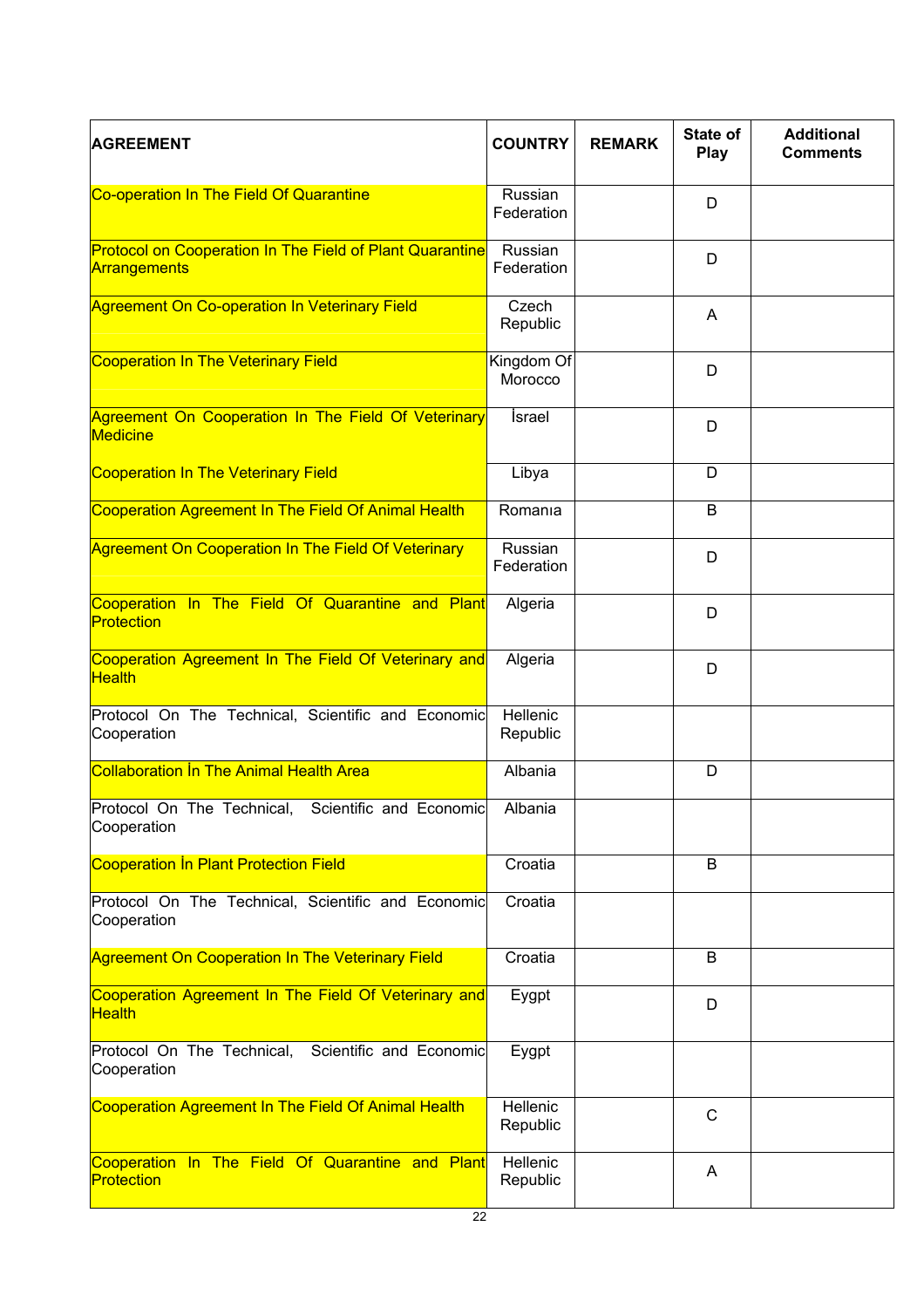## **ROAD TRANSPORT AGREEMENTS CONCLUDED BY TURKEY**

A: Already Denounced

**Date: 01/08/2006** 

B: Going To Be Denounced

C: Not to be denounced and not amended

D: Not to be denounced but amended

| <b>AGREEMENT</b>         | <b>COUNTRY</b>                      | <b>REMARK State of Play Comments</b> | <b>Additional</b> |
|--------------------------|-------------------------------------|--------------------------------------|-------------------|
| Road Transport Agreement | <b>AFGHANISTAN</b>                  | $\overline{C}$                       |                   |
| Road Transport Agreement | <b>ALBANIA</b>                      | $\overline{C}$                       |                   |
| Road Transport Agreement | <b>GERMANY</b>                      | $\mathsf{C}$                         |                   |
| Road Transport Agreement | AUSTRIA                             | C                                    |                   |
| Road Transport Agreement | <b>AZERBAIJAN</b>                   | $\mathsf{C}$                         |                   |
| Road Transport Agreement | <b>BAHRAIN</b>                      | $\overline{C}$                       |                   |
| Road Transport Agreement | <b>BELGIUM</b>                      | $\mathsf{C}$                         |                   |
| Road Transport Agreement | <b>BELARUS</b>                      | $\mathsf{C}$                         |                   |
| Road Transport Agreement | <b>BOSNIA</b><br><b>HERZEGOVINA</b> | $\mathsf{C}$                         |                   |
| Road Transport Agreement | <b>BULGARIA</b>                     | $\overline{C}$                       |                   |
| Road Transport Agreement | <b>CZECH REPUBLIC</b>               | $\mathsf{C}$                         |                   |
| Road Transport Agreement | <b>DENMARK</b>                      | $\mathsf{C}$                         |                   |
| Road Transport Agreement | <b>ESTONIA</b>                      | C                                    |                   |
| Road Transport Agreement | <b>FINLAND</b>                      | $\overline{C}$                       |                   |
| Road Transport Agreement | <b>FRANCE</b>                       | $\mathsf{C}$                         |                   |
| Road Transport Agreement | <b>GEORGIA</b>                      | $\mathsf{C}$                         |                   |
| Road Transport Agreement | THE NETHERLANDS                     | C                                    |                   |
| Road Transport Agreement | <b>CROTIA</b>                       | $\mathsf{C}$                         |                   |
| Road Transport Agreement | <b>IRAQ</b>                         | $\mathsf{C}$                         |                   |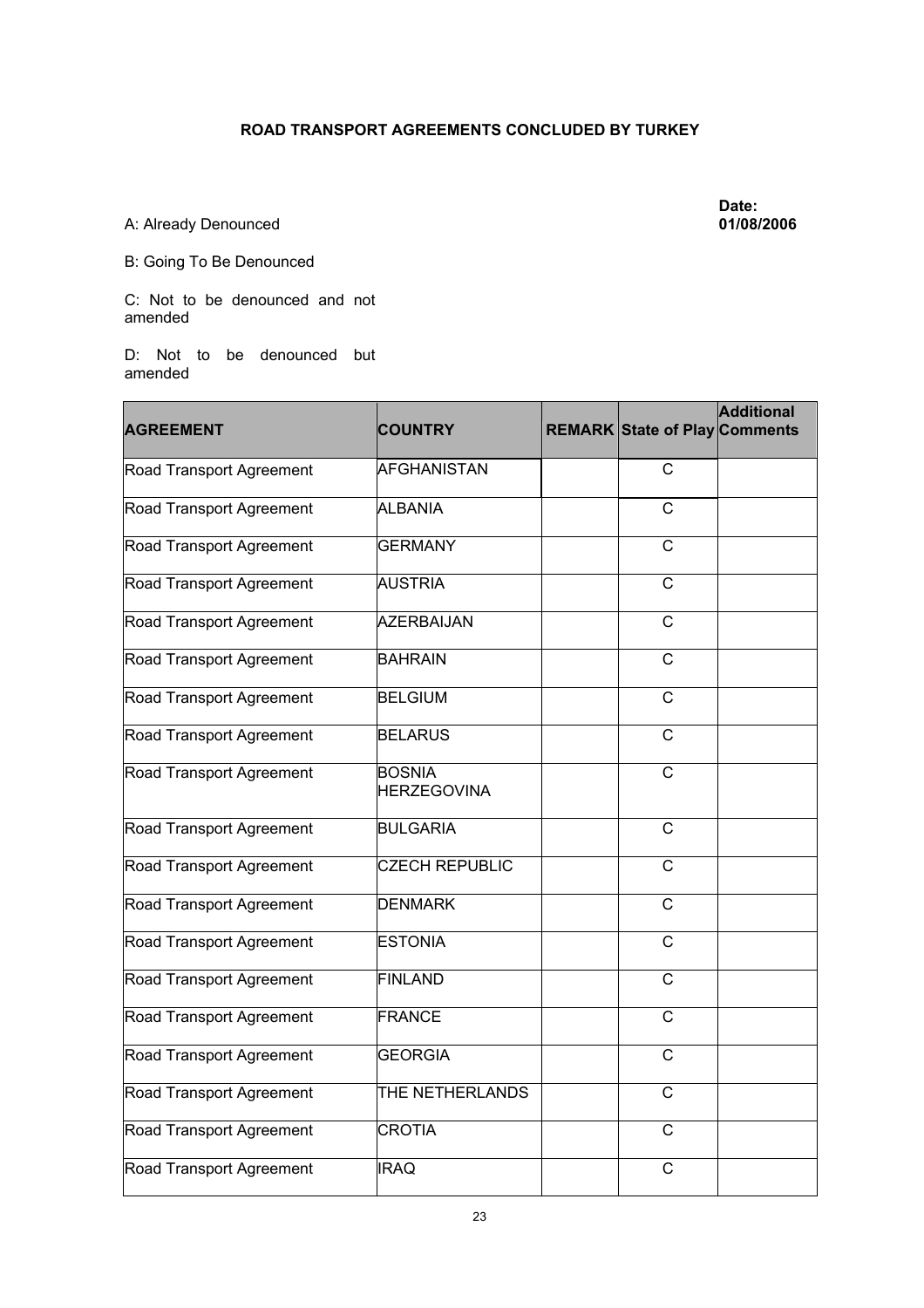| <b>AGREEMENT</b>         | <b>COUNTRY</b>                            | <b>REMARK State of Play Comments</b> | <b>Additional</b> |
|--------------------------|-------------------------------------------|--------------------------------------|-------------------|
| Road Transport Agreement | U.K.                                      | C                                    |                   |
| Road Transport Agreement | <b>IRAN</b>                               | C                                    |                   |
| Road Transport Agreement | <b>SPAIN</b>                              | C                                    |                   |
| Road Transport Agreement | <b>SWEDEN</b>                             | $\mathsf{C}$                         |                   |
| Road Transport Agreement | <b>SWITZERLAND</b>                        | C                                    |                   |
| Road Transport Agreement | <b>ITALY</b>                              | $\mathsf{C}$                         |                   |
| Road Transport Agreement | <b>KAZAKHISTAN</b>                        | $\mathsf{C}$                         |                   |
| Road Transport Agreement | <b>KRYGYISTAN</b>                         | C                                    |                   |
| Road Transport Agreement | <b>KUWAIT</b>                             | $\mathsf{C}$                         |                   |
| Road Transport Agreement | LATVIA                                    | $\mathsf{C}$                         |                   |
| Road Transport Agreement | <b>LITHUANIA</b>                          | $\mathsf{C}$                         |                   |
| Road Transport Agreement | <b>LEBANON</b>                            | $\mathsf{C}$                         |                   |
| Road Transport Agreement | <b>LUXEMBOURG</b>                         | $\mathsf{C}$                         |                   |
| Road Transport Agreement | <b>HUNGARY</b>                            | $\mathsf{C}$                         |                   |
| Road Transport Agreement | <b>MACEDONIA</b>                          | C                                    |                   |
| Road Transport Agreement | <b>MONGOLIA</b>                           | $\mathsf{C}$                         |                   |
| Road Transport Agreement | <b>MOLDOVA</b>                            | С                                    |                   |
| Road Transport Agreement | <b>EGYPT</b>                              | C                                    |                   |
| Road Transport Agreement | <b>NORWAY</b>                             | $\mathsf{C}$                         |                   |
| Road Transport Agreement | <b>UZBEKHISTAN</b>                        | C                                    |                   |
| Road Transport Agreement | <b>PAKISTAN</b>                           | $\mathsf{C}$                         |                   |
| Road Transport Agreement | POLAND                                    | $\mathsf{C}$                         |                   |
| Road Transport Agreement | <b>ROMANIA</b>                            | $\mathsf{C}$                         |                   |
| Road Transport Agreement | <b>RUSSIAN</b><br>FEDERATION              | C                                    |                   |
| Road Transport Agreement | <b>SERBIA</b><br><b>AND</b><br>MONTENEGRO | C                                    |                   |
| Road Transport Agreement | <b>SLOVAKIA</b>                           | C                                    |                   |
| Road Transport Agreement | <b>SLOVENIA</b>                           | $\mathsf{C}$                         |                   |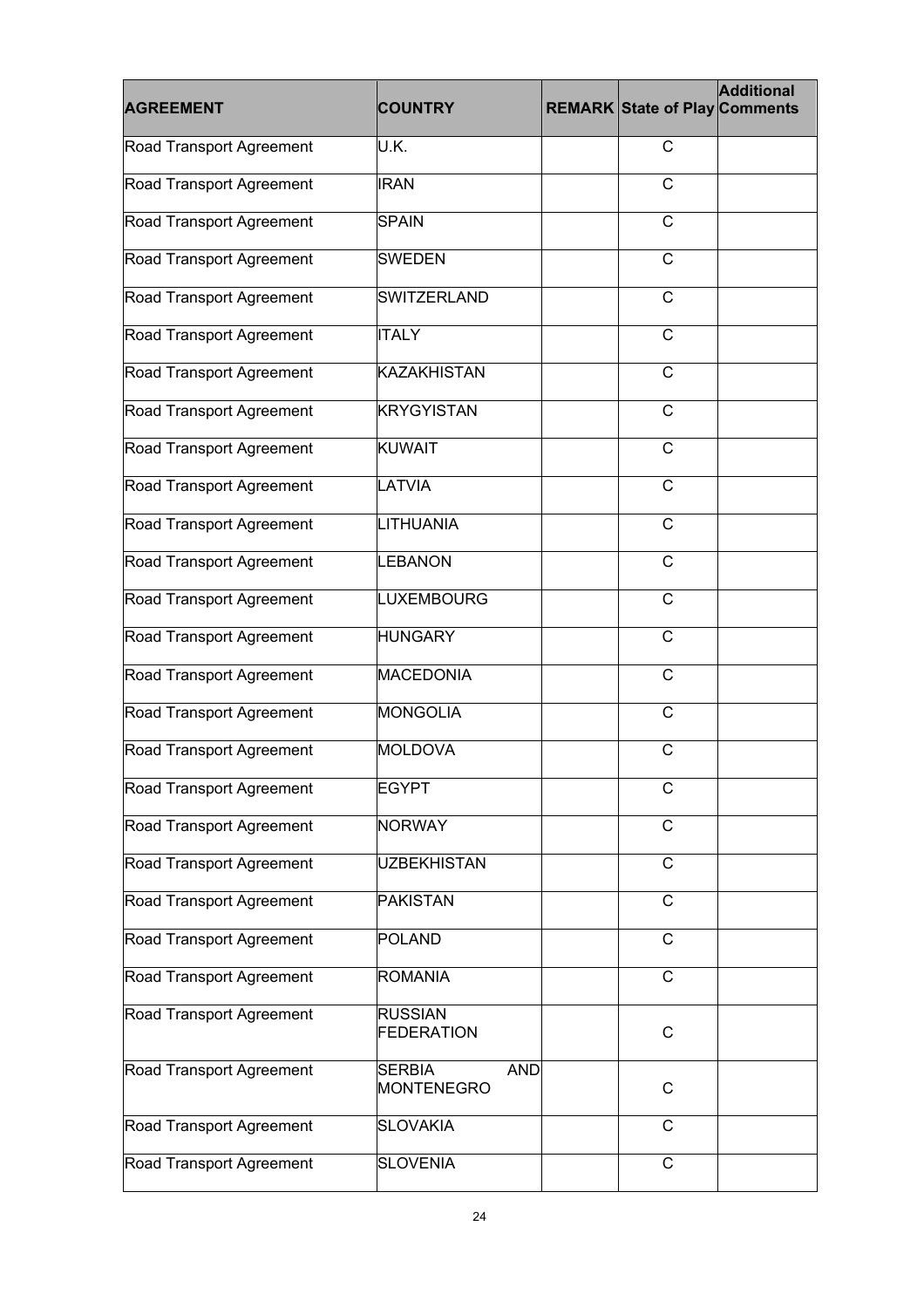| <b>AGREEMENT</b>                                                                                                                                                                                                                                                                         | <b>COUNTRY</b>       | <b>REMARK State of Play Comments</b>                         | <b>Additional</b> |
|------------------------------------------------------------------------------------------------------------------------------------------------------------------------------------------------------------------------------------------------------------------------------------------|----------------------|--------------------------------------------------------------|-------------------|
| Road Transport Agreement                                                                                                                                                                                                                                                                 | <b>SYRIA</b>         | $\mathsf{C}$                                                 |                   |
| Road Transport Agreement                                                                                                                                                                                                                                                                 | <b>SAUDI ARABIA</b>  | $\mathsf{C}$                                                 |                   |
| Road Transport Agreement                                                                                                                                                                                                                                                                 | <b>TAJİKİSTAN</b>    | $\mathsf{C}$                                                 |                   |
| Road Transport Agreement                                                                                                                                                                                                                                                                 | <b>TURKMENISTAN</b>  | $\overline{C}$                                               |                   |
| Road Transport Agreement                                                                                                                                                                                                                                                                 | <b>TUNIS</b>         | $\overline{C}$                                               |                   |
| Road Transport Agreement                                                                                                                                                                                                                                                                 | <b>UKRAINE</b>       | C                                                            |                   |
| Road Transport Agreement                                                                                                                                                                                                                                                                 | <b>OMMAN</b>         | $\mathsf{C}$                                                 |                   |
| Road Transport Agreement                                                                                                                                                                                                                                                                 | <b>JORDAN</b>        | $\overline{\text{c}}$                                        |                   |
| Road Transport Agreement                                                                                                                                                                                                                                                                 | <b>YEMEN</b>         | $\mathsf{C}$                                                 |                   |
| Road Transport Agreement                                                                                                                                                                                                                                                                 | <b>GREECE</b>        | $\mathsf{C}$                                                 |                   |
| Road Transport Agreement                                                                                                                                                                                                                                                                 | <b>ECO COUNTRIES</b> | D                                                            |                   |
| <b>Within</b><br>the<br>framework<br>"Memorandum of Understanding on<br>Financial<br>Economic<br>and<br>Cooperation Between the Kingdom<br>of Spain and the Republic of<br>Turkey" the below studies have<br>been implemented to be financed<br>under Spanish Grant Program.<br>98/10688 | ofSPAIN              |                                                              |                   |
| - Feasibility Study for Candarlı Port<br>Feasibility Study for Mersin<br>Container Port                                                                                                                                                                                                  |                      | <b>These</b><br>studies have<br>been<br>completed in<br>2005 |                   |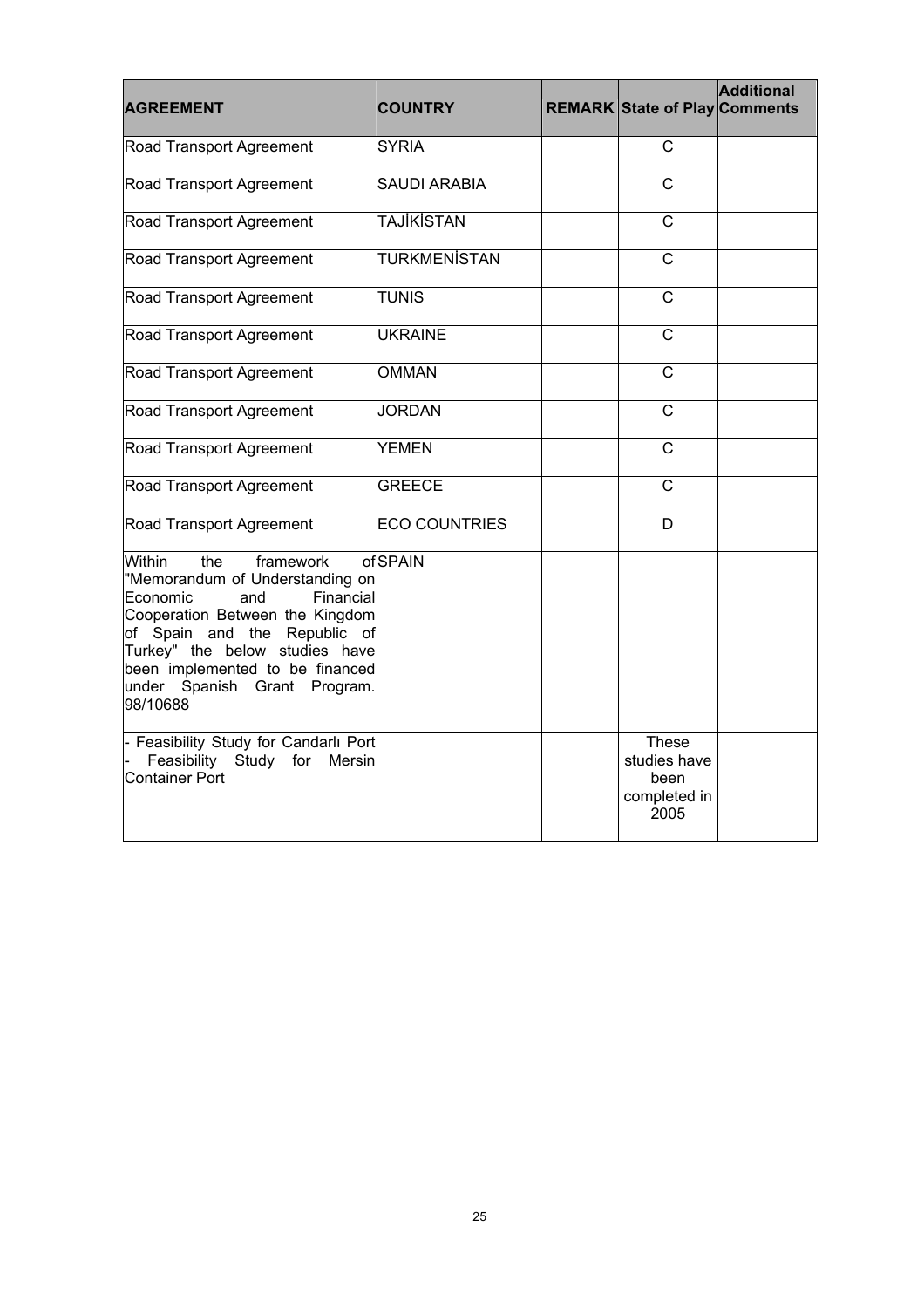Date: 08/08/2006

- A. Already denounced
- B. Going to be denounced
- C. Not to be denounced and not amended (text of the agreement must be provided to the Commission where option C is chosen)
- D. Not to be denounced but amended

| Agreement:                               | <b>Country:</b><br>(listed according to<br>the date of signature:<br>from the oldest BIT<br>to the most recent<br>one) | <b>State remark:</b><br>Date of entry<br>into force | State of<br>play        | <b>Additional comments</b>                                                             |
|------------------------------------------|------------------------------------------------------------------------------------------------------------------------|-----------------------------------------------------|-------------------------|----------------------------------------------------------------------------------------|
| <b>Bilateral</b><br>Investment<br>Treaty | The United States                                                                                                      | 18.05.1990                                          | D                       | This BIT does not have a<br>REIO clause. It will be<br>amended.                        |
|                                          | Bangladesh                                                                                                             | 21.06.1990                                          | D                       | This BIT does not have a<br>REIO clause. It will be<br>amended.                        |
|                                          | Switzerland                                                                                                            | 21.02.1990                                          | $\overline{C}$          |                                                                                        |
|                                          | Kuwait                                                                                                                 | 25.04.1992                                          | $\overline{\mathsf{C}}$ |                                                                                        |
|                                          | P.R.of China                                                                                                           | 20.08.1994                                          | $\overline{C}$          |                                                                                        |
|                                          | Romania                                                                                                                | 07.04.1996                                          | $\overline{\text{c}}$   | Romania asked Turkey to<br>modify the Agreement.<br>Negotiations<br>are<br>continuing. |
|                                          | Republic of Korea                                                                                                      | 04.06.1994                                          | C                       |                                                                                        |
|                                          | Tunisia                                                                                                                | 28.04.1994                                          | $\overline{C}$          |                                                                                        |
|                                          | Japan                                                                                                                  | 12.03.1993                                          | D                       | This BIT does not have a<br>REIO clause. It will be<br>amended.                        |
|                                          | Kyrgyzstan                                                                                                             | 31.10.1996                                          | $\mathsf{C}$            |                                                                                        |
|                                          | <b>Uzbekistan</b>                                                                                                      | 18.05.1995                                          | $\mathsf{C}$            |                                                                                        |
|                                          | Kazakhstan                                                                                                             | 10.08.1995                                          | $\mathsf C$<br>1.       |                                                                                        |
|                                          | Turkmenistan                                                                                                           | 13.03.1997                                          | $\mathsf C$             |                                                                                        |
|                                          | Argentina                                                                                                              | 01.05.1995                                          | $\mathsf C$             |                                                                                        |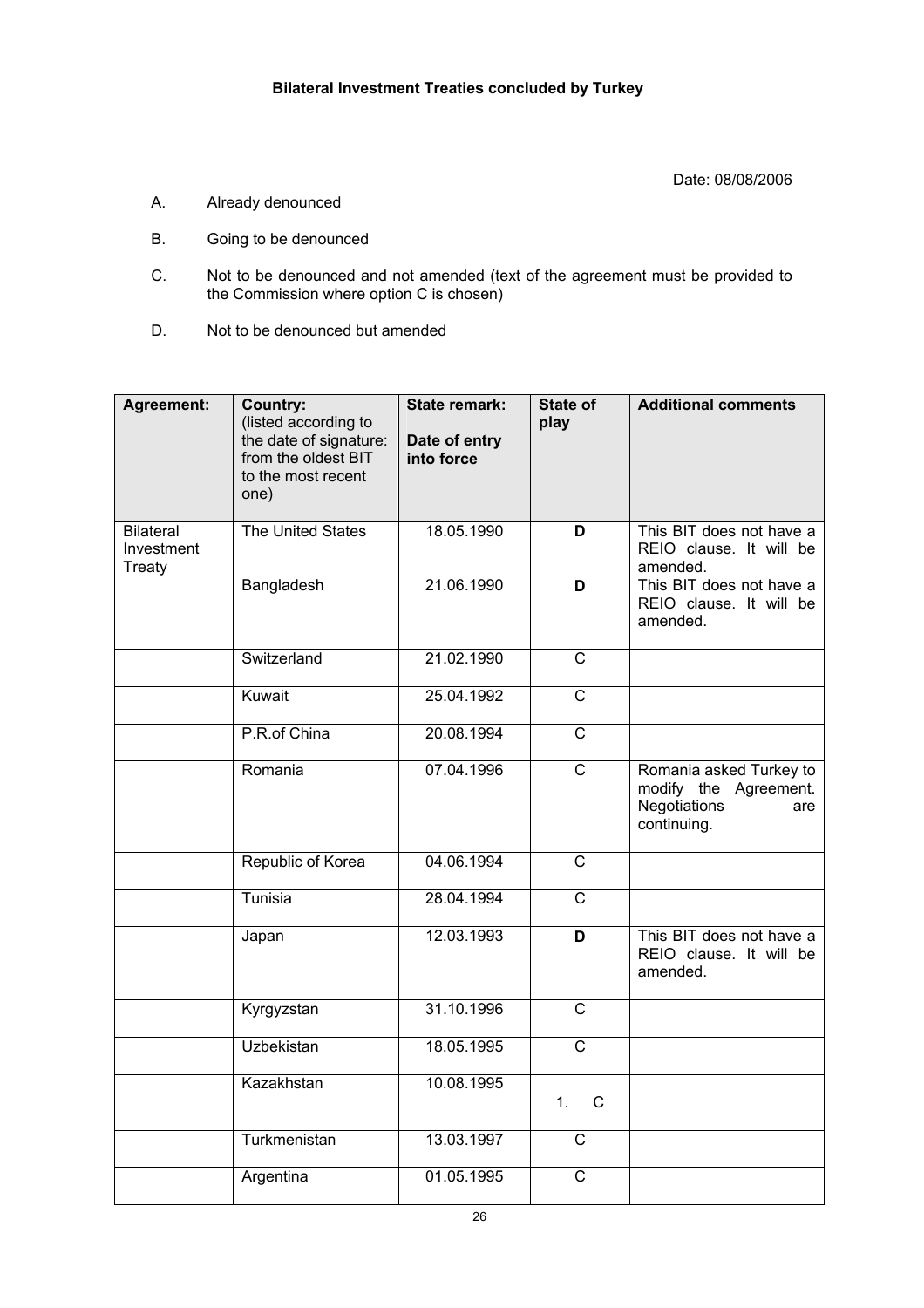| Agreement: | <b>Country:</b><br>(listed according to<br>the date of signature:<br>from the oldest BIT<br>to the most recent<br>one) | <b>State remark:</b><br>Date of entry<br>into force | State of<br>play        | <b>Additional comments</b>                                                              |
|------------|------------------------------------------------------------------------------------------------------------------------|-----------------------------------------------------|-------------------------|-----------------------------------------------------------------------------------------|
|            | Albania                                                                                                                | 26.12.1996                                          | $\overline{C}$          |                                                                                         |
|            | Georgia                                                                                                                | 28.07.1995                                          | $\overline{C}$          |                                                                                         |
|            | Jordan                                                                                                                 | 23.01.2006                                          | $\overline{C}$          |                                                                                         |
|            | Azerbaijan                                                                                                             | 08.09.1997                                          | $\overline{C}$          |                                                                                         |
|            | Republic of Moldova                                                                                                    | 16.05.1997                                          | $\overline{\text{c}}$   |                                                                                         |
|            | <b>Bulgaria</b>                                                                                                        | 22.09.1997                                          | $\overline{C}$          | Bulgaria asked Turkey to<br>modify the Agreement.<br>Negotiations<br>are<br>continuing. |
|            | Pakistan                                                                                                               | 03.09.1997                                          | $\overline{C}$          |                                                                                         |
|            | <b>Belarus</b>                                                                                                         | 20.02.1997                                          | $\overline{\mathsf{C}}$ |                                                                                         |
|            | Republic of<br>Macedonia                                                                                               | 27.10.1997                                          | $\overline{C}$          |                                                                                         |
|            | Croatia                                                                                                                | 21.04.1998                                          | $\mathsf C$             |                                                                                         |
|            | Israel                                                                                                                 | 27.08.1998                                          | $\mathsf C$             |                                                                                         |
|            | Tajikistan                                                                                                             | 24.07.1998                                          | $\mathsf C$             |                                                                                         |
|            | Egypt                                                                                                                  | 31.07.2002                                          | $\mathsf C$             |                                                                                         |
|            | Nigeria                                                                                                                | Not entered into<br>force yet                       | C                       |                                                                                         |
|            | Ukraine                                                                                                                | 21.05.1998                                          | $\overline{C}$          |                                                                                         |
|            | Iran                                                                                                                   | 13.04.2005                                          | $\overline{C}$          |                                                                                         |
|            | Indonesia                                                                                                              | 28.09.1998                                          | $\overline{C}$          |                                                                                         |
|            | Morocco                                                                                                                | 31.05.2004                                          | $\overline{C}$          |                                                                                         |
|            | Russian Federation                                                                                                     | 17.05.2000                                          | $\overline{C}$          |                                                                                         |
|            | Cuba                                                                                                                   | 23.10.1999                                          | $\overline{C}$          |                                                                                         |
|            | Bosnia-Herzegovina                                                                                                     | 29.01.2002                                          | $\overline{C}$          |                                                                                         |
|            | Malaysia                                                                                                               | 09.09.2000                                          | $\overline{C}$          |                                                                                         |
|            | Mongolia                                                                                                               | 22.05.2000                                          | $\overline{C}$          |                                                                                         |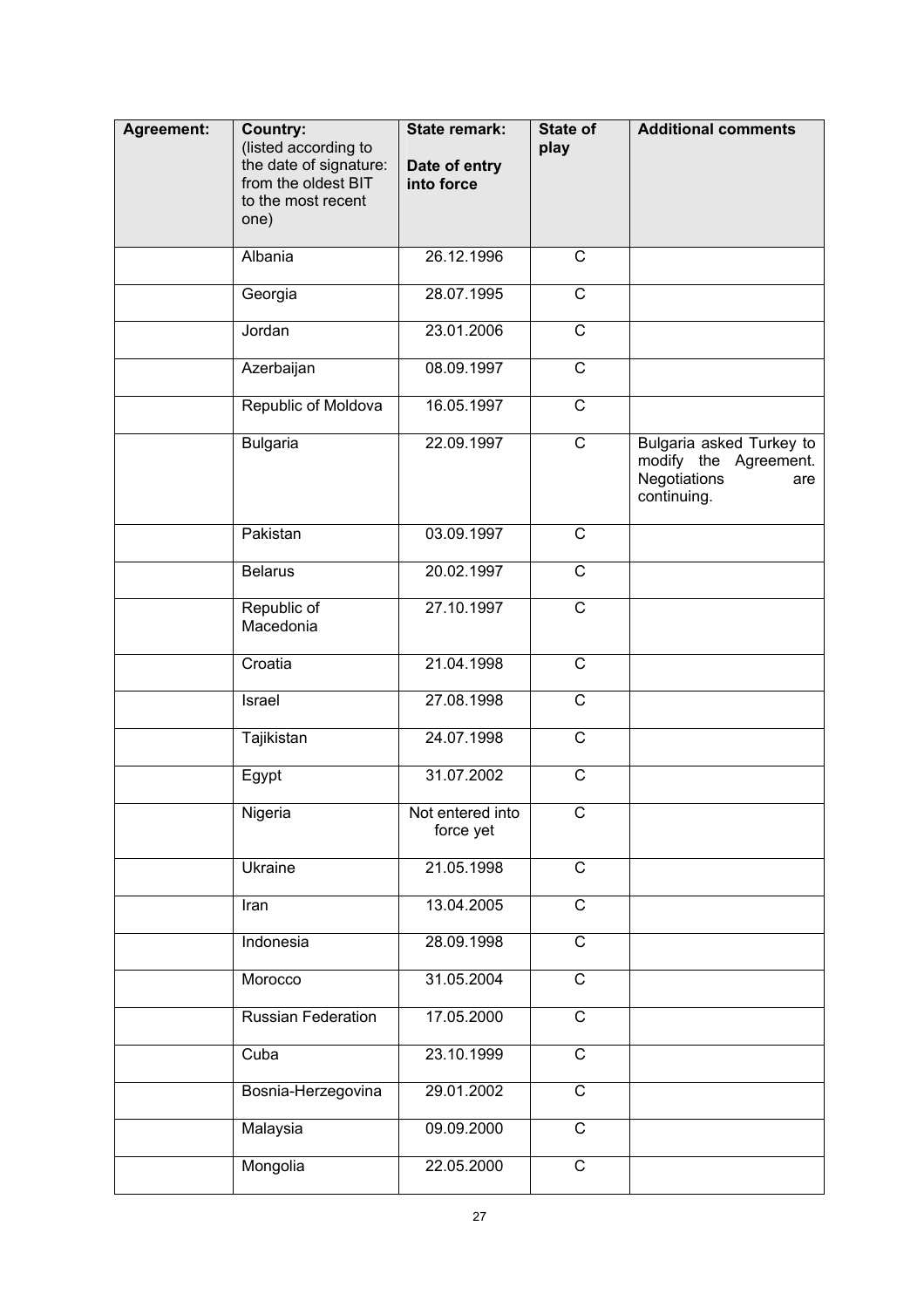| Agreement: | <b>Country:</b><br>(listed according to<br>the date of signature:<br>from the oldest BIT<br>to the most recent<br>one) | <b>State remark:</b><br>Date of entry<br>into force | State of<br>play        | <b>Additional comments</b> |
|------------|------------------------------------------------------------------------------------------------------------------------|-----------------------------------------------------|-------------------------|----------------------------|
|            | Algeria                                                                                                                | Not entered into<br>force yet                       | $\mathsf{C}$            |                            |
|            | Chile                                                                                                                  | Not entered into<br>force yet                       | $\overline{C}$          |                            |
|            | India                                                                                                                  | Not entered into<br>force yet                       | $\overline{\mathrm{c}}$ |                            |
|            | The Philippines                                                                                                        | Not entered into<br>force yet                       | $\overline{C}$          |                            |
|            | Sudan                                                                                                                  | Not entered into<br>force yet                       | $\mathsf{C}$            |                            |
|            | Republic of South<br>Africa                                                                                            | Not entered into<br>force yet                       | $\overline{C}$          |                            |
|            | Yemen                                                                                                                  | Not entered into<br>force yet                       | $\overline{C}$          |                            |
|            | Ethiopia                                                                                                               | 10.03.2005                                          | $\mathsf{C}$            |                            |
|            | Serbia                                                                                                                 | 10.11.2003                                          | $\mathsf{C}$            |                            |
|            | Qatar                                                                                                                  | Not entered into<br>force yet                       | $\mathsf{C}$            |                            |
|            | Syria                                                                                                                  | 03.01.2006                                          | $\mathsf{C}$            |                            |
|            | Afghanistan                                                                                                            | 19.07.2005                                          | $\mathsf{C}$            |                            |
|            | Lebanon                                                                                                                | 04.01.2006                                          | $\mathsf{C}$            |                            |
|            | Australia                                                                                                              | Not entered into<br>force yet                       | $\mathsf{C}$            |                            |
|            | The United Arab<br>Emirates                                                                                            | Not entered into<br>force yet                       | $\mathsf{C}$            |                            |
|            | Thailand                                                                                                               | Not entered into<br>force yet                       | $\mathsf{C}$            |                            |
|            | <b>Bahrain</b>                                                                                                         | Not entered into<br>force yet                       | C                       |                            |